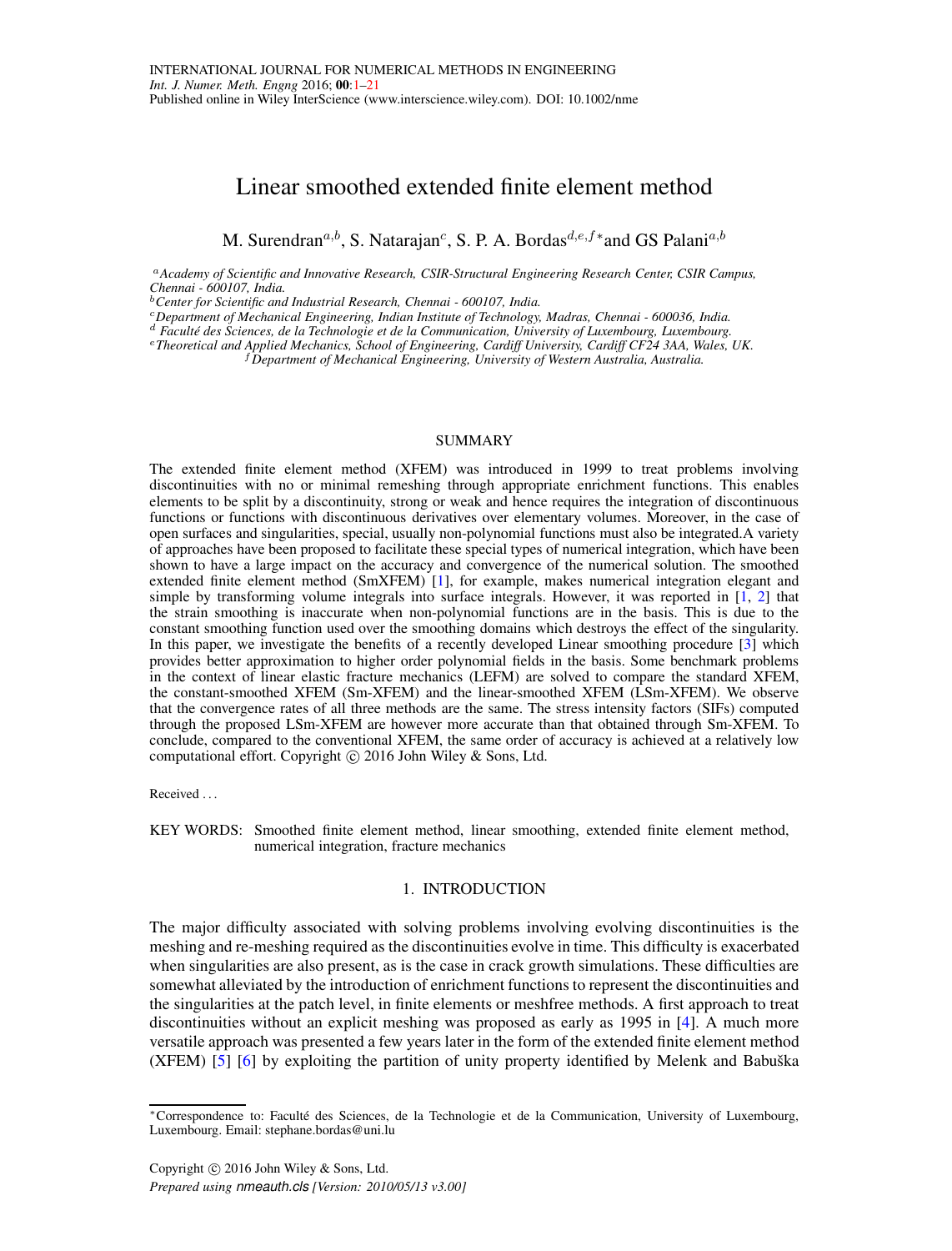[\[7\]](#page-18-6). Partition of unity enrichment for problems with discontinuous solutions is now widely used both in academia and in industrial practice [\[8,](#page-18-7) [9,](#page-18-8) [10\]](#page-18-9) and is known under various names, including the generalized finite element method (GFEM) [\[11,](#page-18-10) [12\]](#page-18-11) and the extended finite element method (XFEM). The approach has also been widely used in the form of enriched meshfree methods [\[13\]](#page-19-0).

Another problem associated with partition of unity methods involving non-polynomial basis functions is to integrate the resulting fields accurately. These enriched methods, also carry along the element mapping involved in building the system matrices. The regularity and positive definiteness of the isoparametric mapping poses a number of restrictions on the allowable shapes of the finite elements: for example, the element should be convex. Meshfree methods also have to face such problems associated with the regularity, distortion and clustering in the point cloud. Under large distortions, meshfree methods face numerical instabilities and low accuracy [\[14\]](#page-19-1). Nodal integration also leads to instabilities in cases where higher order shape functions are used. This is due to the fact that in the meshfree methods each node would be associated with a support domain. And the shape functions derivatives would be integrated in this support domain. This implies that each integration domain would be associated with only one integration point (i.e the node). Hence when only one integration is point is considered for higher order functions (other than constant strain) the integration would be similar to the inadequate reduced integration which in turn causes instabilities.

To alleviate these instabilities, the strain smoothing concept was introduced for meshfree methods [\[15\]](#page-19-2). The basic idea of strain smoothing is to transform numerical integration over volumes to integration over surfaces, thereby removing instabilities due to the evaluation of the shape function derivatives at the nodes. This approach was later extended to finite element methods by Liu et al [\[16\]](#page-19-3). The resulting method was coined the Smoothed finite element method (SFEM), was discussed in a number of papers [\[17,](#page-19-4) [2,](#page-18-1) [18,](#page-19-5) [19,](#page-19-6) [20,](#page-19-7) [21\]](#page-19-8) and applied to a wide variety of problems. The SFEM reduces the mesh sensitivity to some extent by avoiding the necessity of evaluating the Jacobian. Since the derivatives are not needed, the iso-parametric mapping is also avoided.

The SFEM involves computation of a smoothed strain from the standard compatible strain field. The smoothed strain is evaluated as a spatial average of the standard strain field over smoothing subcells which cover the domain andthat can be chosen independently from the mesh structure. These smoothing cells are typically constructed from the mesh following different approaches. This gives rise to a number of methods including cell-based SFEM (CS-FEM) [\[16,](#page-19-3) [22,](#page-19-9) [21,](#page-19-8) [17\]](#page-19-4), nodebased SFEM (NS-FEM) [\[19\]](#page-19-6), edge-based SFEM (ESFEM) [\[18\]](#page-19-5), face-based SFEM (FS-FEM).

The method was later extended to solve problems with field discontinuities, both strong and weak, by Bordas et al [\[1\]](#page-18-0). This was achieved by extending strain smoothing to the partition of unity framework [\[23,](#page-19-10) [7\]](#page-18-6). Though the smoothed FEM did make the integration procedure more elegant, it was also reported in [\[2\]](#page-18-1) that the error levels are higher due to the inaccurate approximation of the near tip singular fields. Similar errors were also encountered in higher order elements and polygons [\[24\]](#page-19-11). It is noteworthy that similar difficulties are also present in meshfree methods, as addressed in [\[25\]](#page-19-12) by employing the Discrete Divergence Consistency (DDC) requirement by establishing a compatibility relation between the shape function and its derivatives. This was recently extended for the FEM in [\[3\]](#page-18-2) and named: Linear smoothing (LS) scheme. It was also reported that the linear smoothing scheme provides an improved accuracy compared to the standard constant-based smoothing of the SFEM.

The present paper aims at investigating how the use of higher-order smoothing, in particular linear smoothing, resolves the lack of accuracy observed when constant smoothing is employed with non-polynomial bases functions. The paper is organized as follows. After presenting the governing equations for elasto-statics, a brief overview of the extended finite element method is given in Section [2.](#page-2-0) Section [3](#page-4-0) presents the linear smoothing technique. A few standard benchmark problems in linear elastic fracture mechanics, solved by using the developed method are presented and the accuracy, convergence and the efficiency of the proposed method are discussed in Section [4,](#page-10-0) followed by concluding remarks in the last section.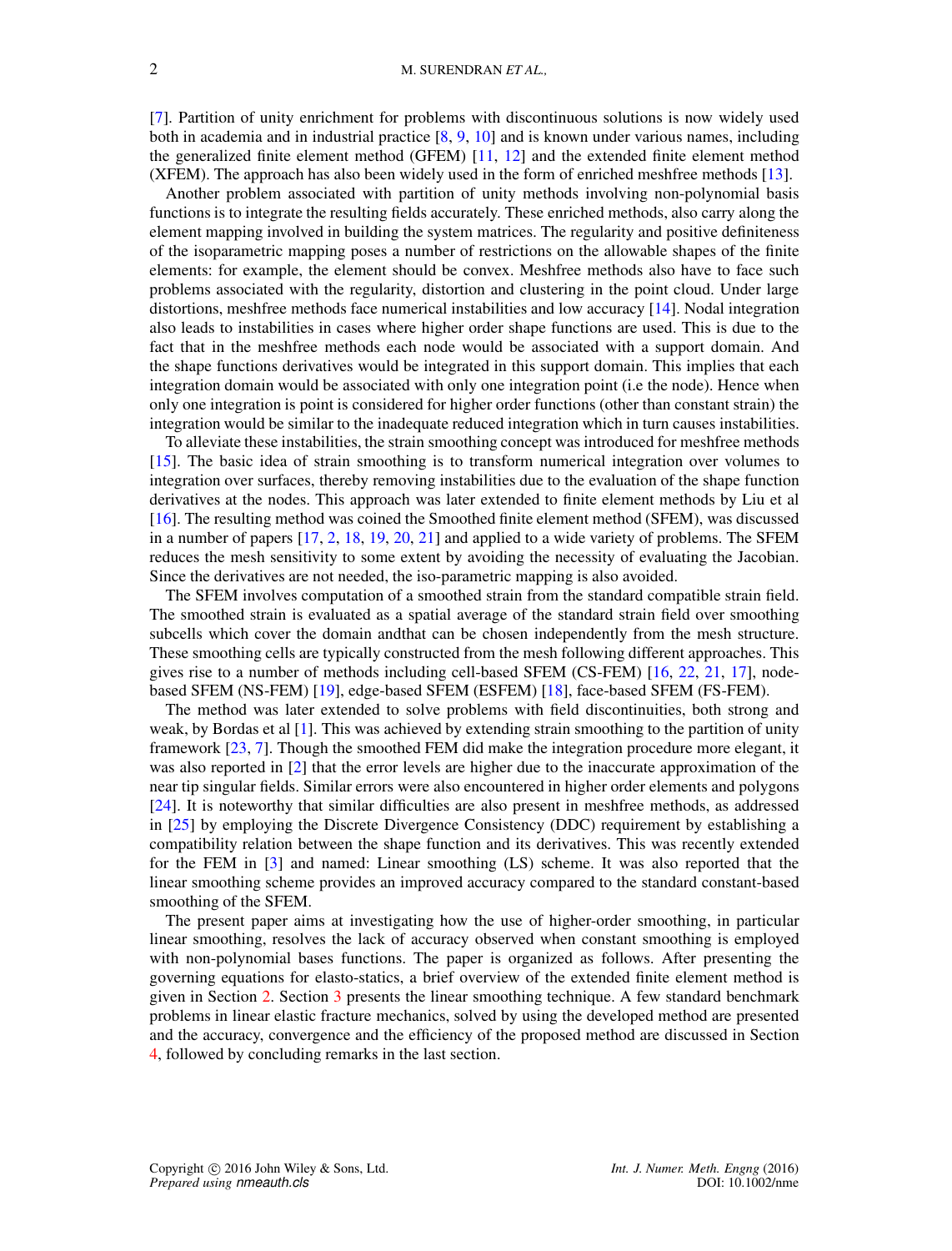# 2. THEORETICAL FORMULATION

### <span id="page-2-0"></span>*2.1. Governing equations for elastostatics*

Consider a linear elastic body as shown in Figure [1,](#page-2-1) with a discontinuity. Let the domain be  $\Omega \in \mathbb{R}^d$ bounded by Γ. In this case the boundary has three parts namely  $\Gamma_u$ , where the displacement boundary conditions are applied,  $\Gamma_t$ , where the tractive boundary conditions are applied and  $\Gamma_c$ , which is the traction free surface representing the discontinuity, such that  $\Gamma = \Gamma_u \cup \Gamma_t \cup \Gamma_c$  and  $\Gamma_u \cap \Gamma_t = \emptyset$ . The governing equation to be solved is

<span id="page-2-1"></span>

Figure 1. General elastic body with an internal discontinuity, Neumann and Dirichlet boundary conditions.

<span id="page-2-2"></span>
$$
\nabla \cdot \boldsymbol{\sigma} + \mathbf{b} = \mathbf{0} \quad \text{in } \Omega \tag{1}
$$

The boundary conditions are as follows

$$
\boldsymbol{\sigma} \cdot \mathbf{n} = \mathbf{0} \quad \text{on } \Gamma_c \tag{2a}
$$

$$
\boldsymbol{\sigma} \cdot \mathbf{n} = \hat{\mathbf{t}} \quad \text{on } \Gamma_t \tag{2b}
$$

$$
\mathbf{u} = \hat{\mathbf{u}} \quad \text{on } \Gamma_u \tag{2c}
$$

where, is the gradient operator,  $\sigma$  is the Cauchy stress tensor, b is the body force per unit volume, n is the unit outward normal and t is the applied tractive stress. For a body undergoing small displacements and strains, the strain displacement equation reads as

$$
\varepsilon = \nabla_s \mathbf{u} \tag{3}
$$

where,  $\nabla_s$  is the symmetric part of the gradient operator. By substituting the constitutive relations and the strain-displacement relations the weak form of the above Equation [\(1\)](#page-2-2) becomes Equation[\(4\)](#page-2-3) in the absence of the body forces: find  $u \in \mathcal{U}$  such that

<span id="page-2-3"></span>
$$
\int_{\Omega} \varepsilon(\mathbf{u}) \colon \mathbf{C} \colon \varepsilon(\mathbf{v}) \, d\Omega = \int_{\Gamma_t} \mathbf{t} \mathbf{v} \, d\Gamma \tag{4}
$$

where, u and v are the trial and the test function spaces, respectively. For the aforementioned problem, the function spaces includes functions that are discontinuous across  $\Gamma_c$ .

$$
\mathscr{U} := \left\{ \mathbf{u}(\mathbf{x}) \in [C^0(\Omega)]^d : \mathbf{u} \in [\mathcal{W}(\Omega)]^d \subseteq [H^1(\Omega)]^d, \mathbf{u} = \hat{\mathbf{u}} \text{ on } \Gamma_u \right\},\
$$
  

$$
\mathscr{V} := \left\{ \mathbf{v}(\mathbf{x}) \in [C^0(\Omega)]^d : \mathbf{v} \in [\mathcal{W}(\Omega)]^d \subseteq [H^1(\Omega)]^d, \mathbf{v} = \mathbf{0} \text{ on } \Gamma_u \right\},\
$$

Copyright c 2016 John Wiley & Sons, Ltd. *Int. J. Numer. Meth. Engng* (2016) *Prepared using nmeauth.cls* DOI: 10.1002/nme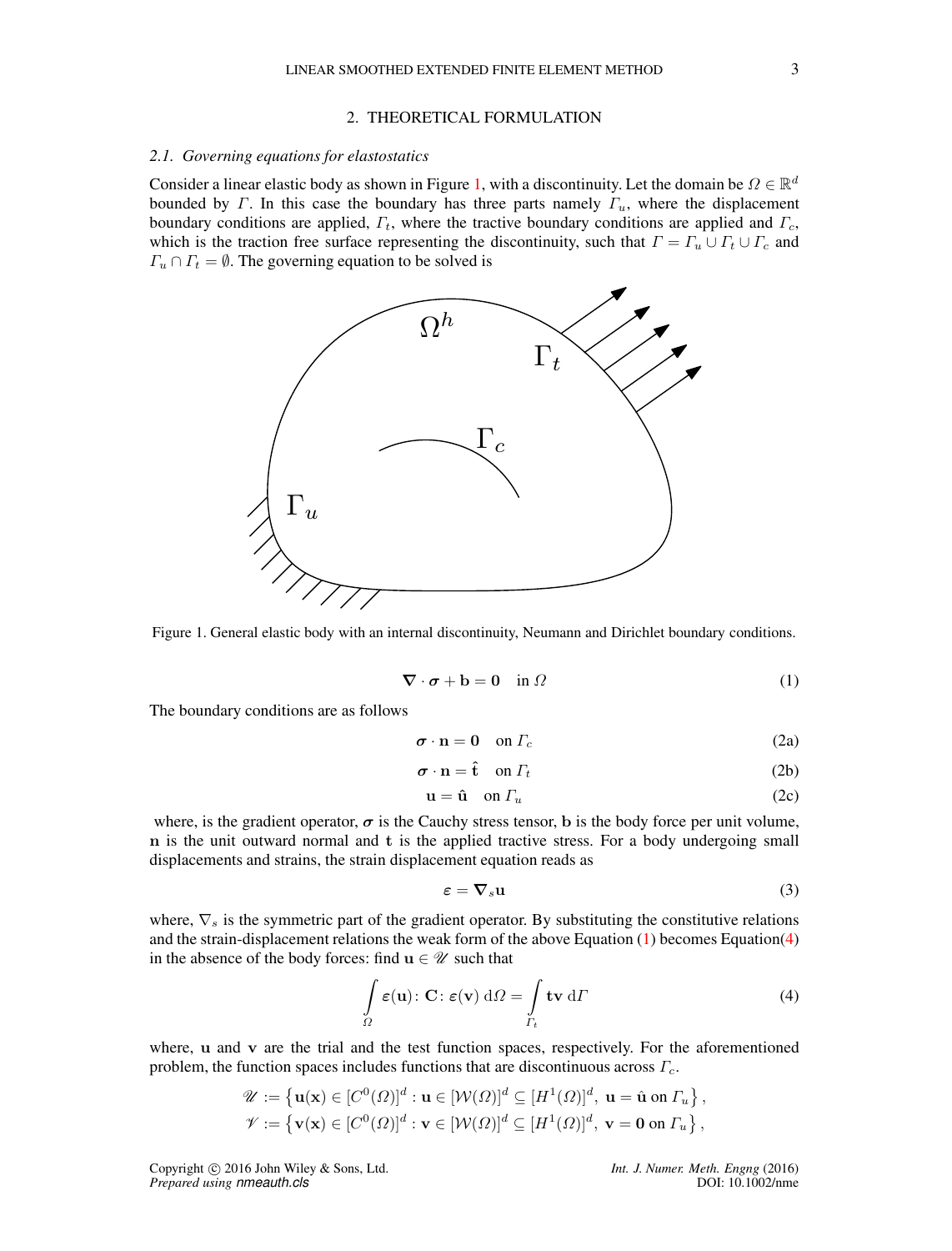where the space  $W(\Omega)$  includes linear displacement fields. The domain is partitioned into elements  $\Omega^h$ , and on using shape functions  $\phi_a$  that span at least the linear space, we substitute vector-valued trial and test functions  $\mathbf{u}^h = \sum_a N_a \mathbf{u}_a$  and  $\mathbf{v}^h = \sum_b N_b \mathbf{v}_b$ , respectively, into Equation [\(4\)](#page-2-3) and apply a standard Galerkin procedure to obtain the discrete weak form: find  $\mathbf{u}^h \in \mathcal{U}^h$  such that

$$
\forall \mathbf{v}^h \in \mathscr{V}^h \quad a(\mathbf{u}^h, \mathbf{v}^h) = \ell(\mathbf{v}^h), \tag{6}
$$

which leads to the following system of linear equations:

$$
\mathbf{Ku}^h = \mathbf{f},\tag{7a}
$$

$$
\mathbf{K} = \sum_{h} \mathbf{K}^{h} = \sum_{h} \int_{\Omega^{h}} \mathbf{B}^{T} \mathbf{C} \mathbf{B} \, d\Omega,
$$
 (7b)

$$
\mathbf{f} = \sum_{h} \mathbf{f}^{h} = \sum_{h} \left( \int_{\Omega^{h}} \mathbf{N}^{T} \mathbf{b} \, d\Omega + \int_{\Gamma_{t}^{h}} \mathbf{N}^{T} \hat{\mathbf{t}} \, d\Gamma \right), \tag{7c}
$$

where K is the assembled stiffness matrix, f the assembled nodal force vector,  $\mathbf{u}^h$  the assembled vector of nodal displacements, N is the matrix of shape functions, C is the constitutive matrix for an isotropic linear elastic material, and  $\mathbf{B} = \nabla_s \mathbf{N}$  is the strain-displacement matrix that is computed using the derivatives of the shape functions.

## *2.2. eXtended Finite Element Method*

With the regular FEM, the mesh topology has to conform to the discontinuous surface. The introduction of the XFEM has alleviated these difficulties by allowing the discontinuities to be independent of the underlying discretization. Within the framework of the eXtended Finite Element Method (XFEM), the trial functions take the following form:

<span id="page-3-0"></span>
$$
\mathbf{u}^{h}(\mathbf{x}) = \sum_{I \in \mathcal{N}^{std}} \mathbf{N}_{I}(\mathbf{x}) \mathbf{u}_{I} + \sum_{J \in \mathcal{N}^{hev}} \mathbf{N}_{J}(\mathbf{x}) H(\mathbf{x}) \mathbf{a}_{J} + \sum_{K \in \mathcal{N}^{tip}} \mathbf{N}_{K}(\mathbf{x}) \left( \sum_{m=1}^{4} F_{m}(r, \theta) \mathbf{b}_{K}^{m} \right) (8)
$$

where  $I$  is the set of all the nodes in the system,  $J$  is the set of nodes which are completely cut by the crack, K is the set of nodes which contain the crack tips as shown in Figure [2.](#page-4-1)  $N_I(x)$  are the standard shape functions associated with the standard DOF  $u_1$ ,  $H(x)$  is the Heaviside function associated with the enriched DOF,  $a_J$  and  $F_m(r, \theta)$  are the tip enrichment functions associated with the DOF,  $\mathbf{b}_{K}^{m}$  that span the near tip asymptotic fields:

$$
F_m(r,\theta) = \left\{ \sqrt{r} \sin \frac{\theta}{2} \quad \sqrt{r} \cos \frac{\theta}{2} \quad \sqrt{r} \sin \theta \sin \frac{\theta}{2} \quad \sqrt{r} \sin \theta \cos \frac{\theta}{2} \right\}
$$
(9)

Following the Galerkin procedure, this modification to the trial function space leads to an enlarged problem to solve:

$$
\mathbf{Ku}^h = \mathbf{F} \tag{10}
$$

where

$$
\mathbf{K}^{e} = \begin{bmatrix} \mathbf{K}^{uu} & \mathbf{K}^{ua} & \mathbf{K}^{ub} \\ \mathbf{K}^{au} & \mathbf{K}^{aa} & \mathbf{K}^{ab} \\ \mathbf{K}^{bu} & \mathbf{K}^{ba} & \mathbf{K}^{bb} \end{bmatrix}
$$
(11)

where, the superscript uu refers to standard FEM components, aa refers to the Heaviside enrichment terms, bb refers to the asymptotic enrichment terms and other terms can be defined similarly. The augmentation of non-polynomial functions to the trial function space, makes the numerical integration non-trivial. This has been of particular interest among research community, for example, equivalent polynomial approach by Ventura [\[26\]](#page-19-13) and Ventura *et al.,* [\[27\]](#page-19-14), conformal mapping [\[28\]](#page-19-15), Duffy transformation [\[29\]](#page-19-16), generalized Gaussian quadrature [\[30\]](#page-19-17), strain smoothing technique [\[2\]](#page-18-1), exponentially convergent mapping [\[31\]](#page-19-18),polar mapping [\[32\]](#page-19-19) and very recently by using Euler's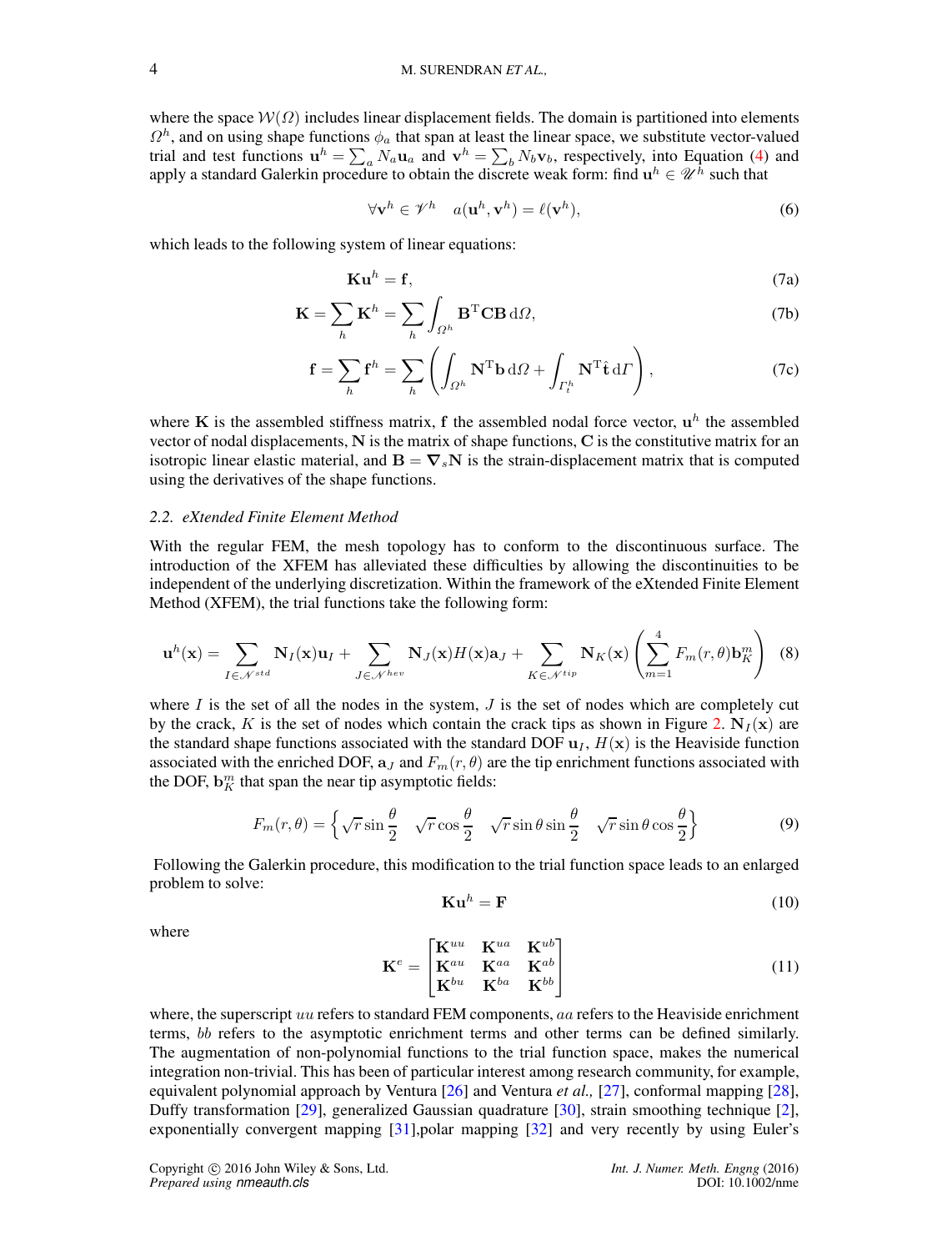<span id="page-4-1"></span>

Figure 2. XFEM discretisation of cracked domain

homogeneous function theorem and Stoke's theorem [\[33\]](#page-19-20). In [\[2\]](#page-18-1), the strain smoothing technique was combined with the XFEM, coined as smoothed XFEM (Sm-XFEM) to integrate over elements intersected with discontinuous surface. The main advantages of the Sm-XFEM are that no subdivision of the split elements is required and that the derivatives of the shape functions (including the enrichment functions) are not required. However, it was observed that the error level was greater when compared to the conventional XFEM, whilst yielding similar convergence rates.

## 3. LINEAR SMOOTHING IN THE XFEM

<span id="page-4-0"></span>The strain smoothing was introduced in [\[15\]](#page-19-2) for the meshfree methods, which was later extended to the FEM by Liu and co-workers [\[16\]](#page-19-3). The basic idea is to compute a strain field, referred to as 'smoothed' strain field by evaluating the weighted average of the standard (or compatible) strain field. The support domain of the associated material point can be chosen based on surrounding cells, nodes or edges. In this paper, we restrict our discussion only to the cell based strain smoothed FEM. Within this framework, at a point  $x_c$  in element  $\Omega^h$  the smoothed strain is given below

$$
\tilde{\varepsilon}_{ij}^h(\mathbf{x}_c) = \int_{\Omega^h} \varepsilon_{ij}^h(\mathbf{x}) \Phi(\mathbf{x} - \mathbf{x}_c) d\Omega \tag{12}
$$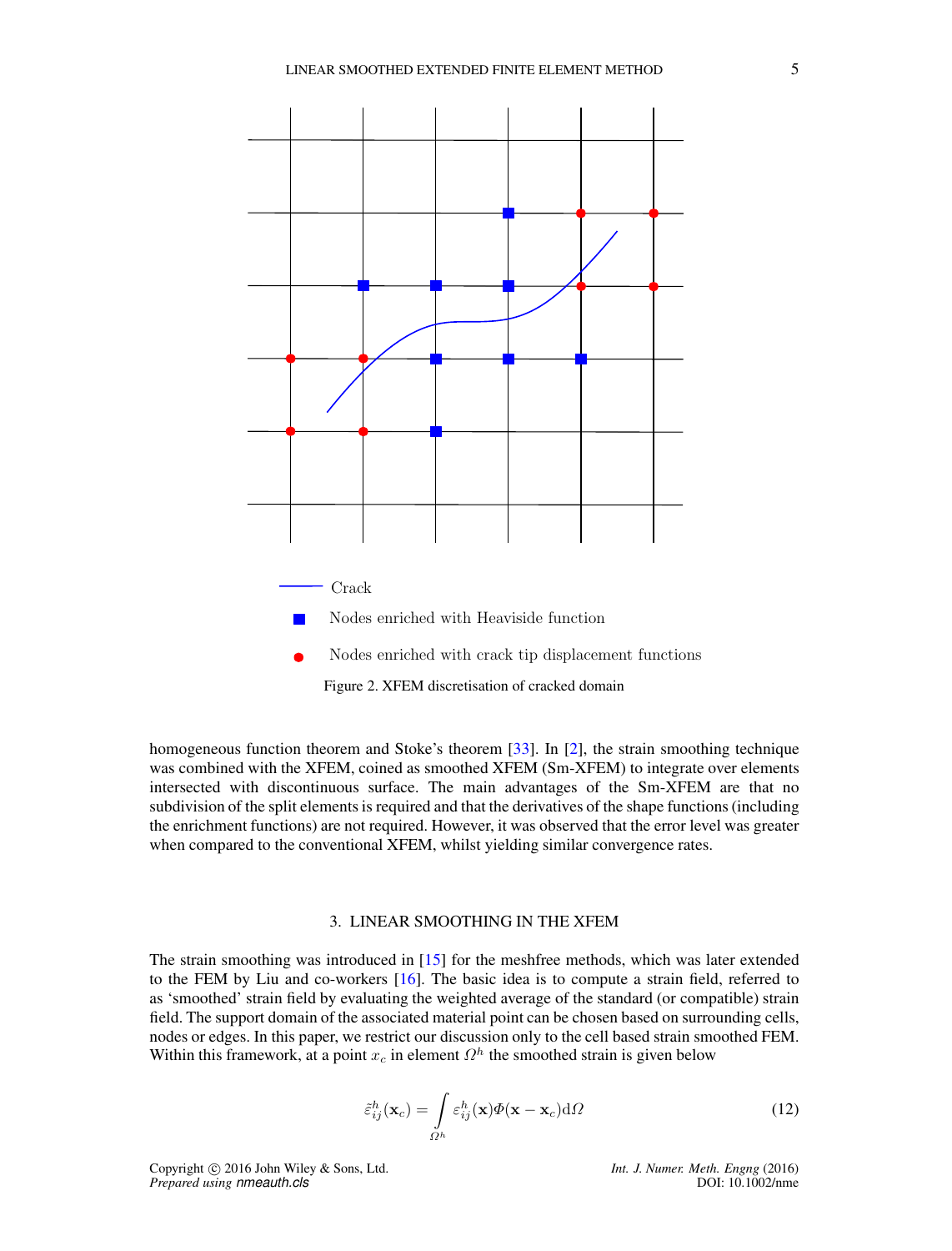In terms of the standard element shape function derivatives,  $N_{I,i}^h(\mathbf{x})$ , the smoothed derivatives are given by

$$
\tilde{N}_{I,i}^{h}(\mathbf{x}) = \int_{\Omega^{h}} N_{I,i}^{h}(\mathbf{x}) \Phi(\mathbf{x}) \mathrm{d}\Omega \tag{13}
$$

where,  $\Phi$  is the smoothing function and  $i = x, y, z$ . By invoking the Divergence theorem Eq. 2 can be written as

<span id="page-5-1"></span>
$$
\int_{\Omega^h} N_{I,i}^h(\mathbf{x}) \Phi(\mathbf{x}) \mathrm{d}\Omega = \int_{\Gamma^h} N_I^h(\mathbf{x}) \Phi(x) \mathbf{n}(\mathbf{x}) \mathrm{d}\Gamma \tag{14}
$$

This form of the strain has the following advantages

- Domain integration is reduced to a boundary integration along the smoothing cells
- Does not require the derivatives of the shape functions and hence does not need the Jacobian
- Does not need isoparametric mapping there by giving a leverage on the distortion level of the mesh

The choice of the smoothing function and the integration order used, decide the accuracy of the smoothed strain field. If a constant smoothing function is used, the method is termed the SFEM. It was shown in [\[2,](#page-18-1) [24\]](#page-19-11) that the gradient becomes inaccurate for non-polynomials and higher order polynomial functions. Same issue was also faced with in the context of meshfree approximations and in [\[25\]](#page-19-12) this inaccuracy was addressed by introducing an additional domain integral term which ensures consistency between the shape functions and their derivatives. This modified equation was termed the Divergence Consistency (DC). It was also shown that such consistency requirement is implicitly satisfied, if linear field is used. It can be seen that Equation[\(15\)](#page-5-0) would reduce to Equation[\(14\)](#page-5-1), if  $\Phi$  is a constant.

<span id="page-5-0"></span>
$$
\int_{\Omega^h} N_{I,i}^h(\mathbf{x}) \Phi(\mathbf{x}) d\Omega = \int_{\Gamma^h} N_I^h(\mathbf{x}) \Phi(x) \mathbf{n}(\mathbf{x}) d\Gamma - \int_{\Omega^h} N_I^h(\mathbf{x}) \Phi'(\mathbf{x}) d\Omega \tag{15}
$$

where,  $\Gamma^h$  is the contour of the smoothing cell. Here the domain integral term vanishes as the smoothing function is constant over the domain. Since we assumed linear displacement functions, the strain would be a constant and a unique value can be computed using a single equation. Hence requiring just one interior Gauß points. This can be written as

$$
\tilde{N}_{I,i}^{h}(\mathbf{x}_c) = \frac{1}{A_c} \int_{\Gamma^h} N_I^h(\mathbf{x}) \mathbf{n}(\mathbf{x}) d\Gamma
$$
\n(16a)

$$
\tilde{\varepsilon}^h(\mathbf{x}_c) = \tilde{B}_c(\mathbf{x}_c)\mathbf{q}
$$
 (16b)

$$
\tilde{B}_c = \begin{bmatrix} \tilde{\mathbf{B}}_{c1} & \tilde{\mathbf{B}}_{c2} & \cdots & \tilde{\mathbf{B}}_{nc} \end{bmatrix}
$$
 (16c)

<span id="page-5-2"></span>
$$
\tilde{N}_{I,i}^{h}(\mathbf{x}_{c}) = \frac{1}{V_{c}} \sum_{b=1}^{nb} \begin{pmatrix} N_{I}^{h}(\mathbf{x}_{b}^{G})\mathbf{n}_{\mathbf{x}} & 0 & 0\\ 0 & N_{I}^{h}(\mathbf{x}_{b}^{G})\mathbf{n}_{\mathbf{y}} & 0\\ 0 & 0 & N_{I}^{h}(\mathbf{x}_{b}^{G})\mathbf{n}_{\mathbf{z}}\\ N_{I}^{h}(\mathbf{x}_{b}^{G})\mathbf{n}_{\mathbf{y}} & N_{I}^{h}(\mathbf{x}_{b}^{G})\mathbf{n}_{\mathbf{x}} & 0\\ 0 & N_{I}^{h}(\mathbf{x}_{b}^{G})\mathbf{n}_{\mathbf{z}} & N_{I}^{h}(\mathbf{x}_{b}^{G})\mathbf{n}_{\mathbf{y}}\\ N_{I}^{h}(\mathbf{x}_{b}^{G})\mathbf{n}_{\mathbf{z}} & 0 & N_{I}^{h}(\mathbf{x}_{b}^{G})\mathbf{n}_{\mathbf{x}} \end{pmatrix} A_{b}^{c}
$$
\n(16d)

where,  $n_c$  is the number of sub-cells in an element,  $V_c$  is the volume of the sub-cell,  $n_b$  is the number of boundary surfaces of the sub-cell,  $A_b^c$  and  $x_b^G$  are the area and Gauß point of the boundary surface b. The smoothing technique has been very efficient for polyhedral elements since the polyhedrons can be divided into number of sub-cells (usually tetrahedrons) and the stiffness matrix is summed up over each sub-cell. It can be seen in Equation $(16)$  that the derivatives of the shape functions are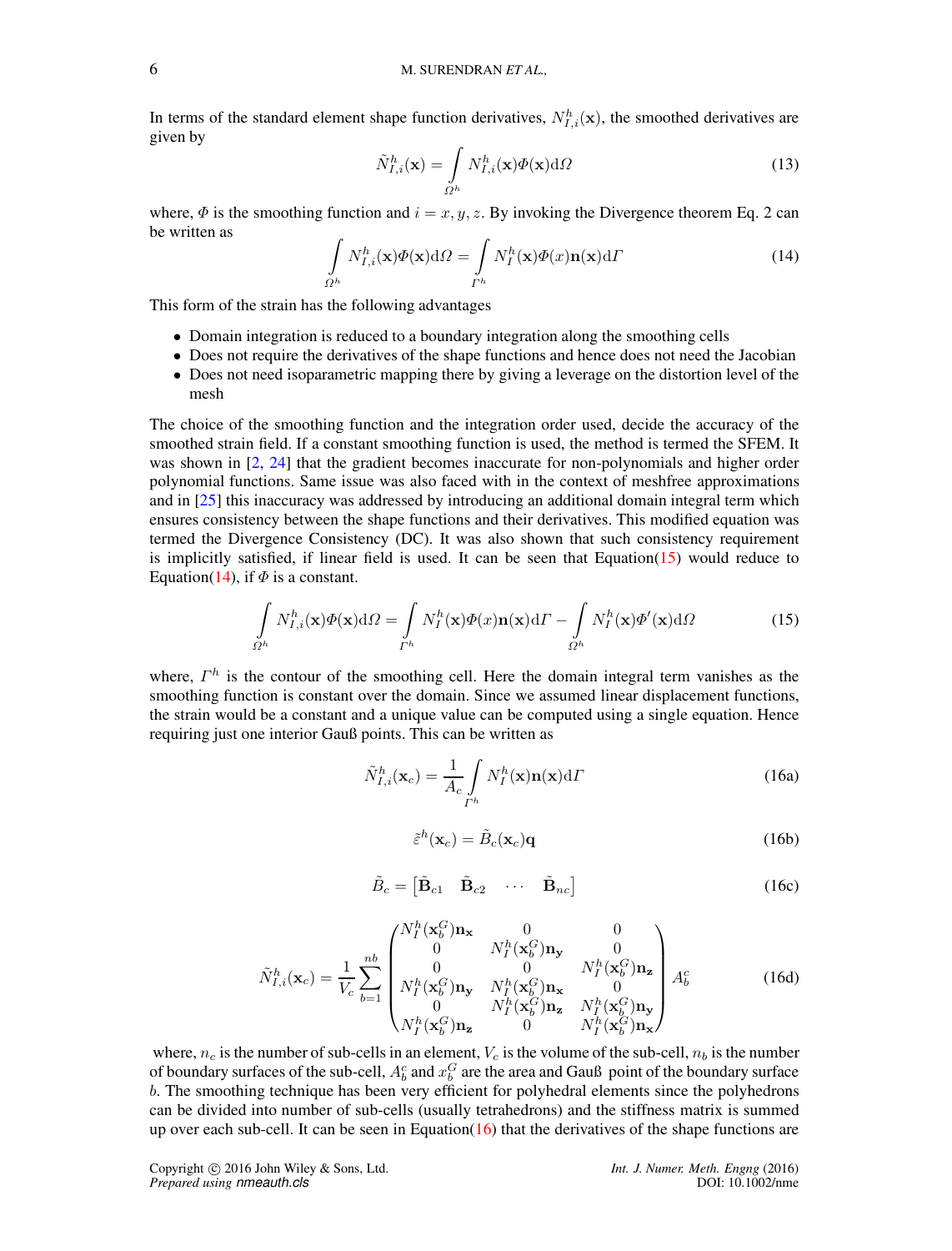not needed in order to evaluate the strains. Hence, the computation of Jacobian is avoided. This also avoids the associated isoparametric mapping. The stiffness matrix is evaluated as in the regular finite element method by replacing the terms in the strain gradient matrix with the terms evaluated above and summing it up over the sub-cells. The constant smoothing technique when applied to elements other than Constant Strain elements (3-noded triangles and 4-noded tetrahedrons) yields results which are bounded by the results of reduced integration procedure (smoothing over one subcell) and full integration procedure (smoothing over infinite number of sub-cells). The method is hence not variationally consistent for any number of sub-cells other than 1 and  $\infty$  [\[17\]](#page-19-4), whereas the linear smoothing procedure is variationally consistent. The constant smoothing and linear smoothing schemes differ in the choice of the smoothing function. In the linear smoothing scheme the basis function used is  $f = [1 \; x \; y \; z \; xy \; yz \; zx \; xyz]^T$  in case of hexahedral subcells and  $f = [1 \; x \; y \; z]^T$ if tetrahedral sub-cells are used. Figure [3](#page-6-0) shows one possible division of hexahedral elements into tetrahedral element for the purpose of numerical integration. The number of terms in the basis function should be consistent with the number of gauss points to obtain a unique solution. Since a linear basis function is being used the domain integral term which results as a consequence of the

<span id="page-6-0"></span>DC does not vanish and hence it has to be computed by using the appropriate order of Gaussian integration. In the case of tetrahedral sub-cells the system of equations for a linear basis would be



Figure 3. Subdivision of a hexahedral elements into tetrahedral elements. This sub-division is solely for the purpose of numerical integration. A smoothed strain field is computed over each sub-division depending on the choice of smoothing function.

$$
\int_{\Omega^h} \mathbf{N}_{I,x}^h(\mathbf{x}) \mathrm{d}\Omega = \int_{\Gamma^h} \mathbf{N}_I^h(\mathbf{x}) n_x \mathrm{d}\Gamma \tag{17a}
$$

$$
\int_{\Omega^h} \mathbf{N}_{I,x}^h(\mathbf{x}) x \mathrm{d}\Omega = \int_{\Gamma^h} \mathbf{N}_I^h(\mathbf{x}) x n_x \mathrm{d}\Gamma - \int_{\Omega^h} \mathbf{N}_I^h(\mathbf{x}) \mathrm{d}\Omega \tag{17b}
$$

$$
\int_{\Omega^h} \mathbf{N}_{I,x}^h(\mathbf{x}) y \, d\Omega = \int_{\Gamma^h} \mathbf{N}_I^h(\mathbf{x}) y n_x \, d\Gamma \tag{17c}
$$

Copyright c 2016 John Wiley & Sons, Ltd. *Int. J. Numer. Meth. Engng* (2016) *Prepared using nmeauth.cls* DOI: 10.1002/nme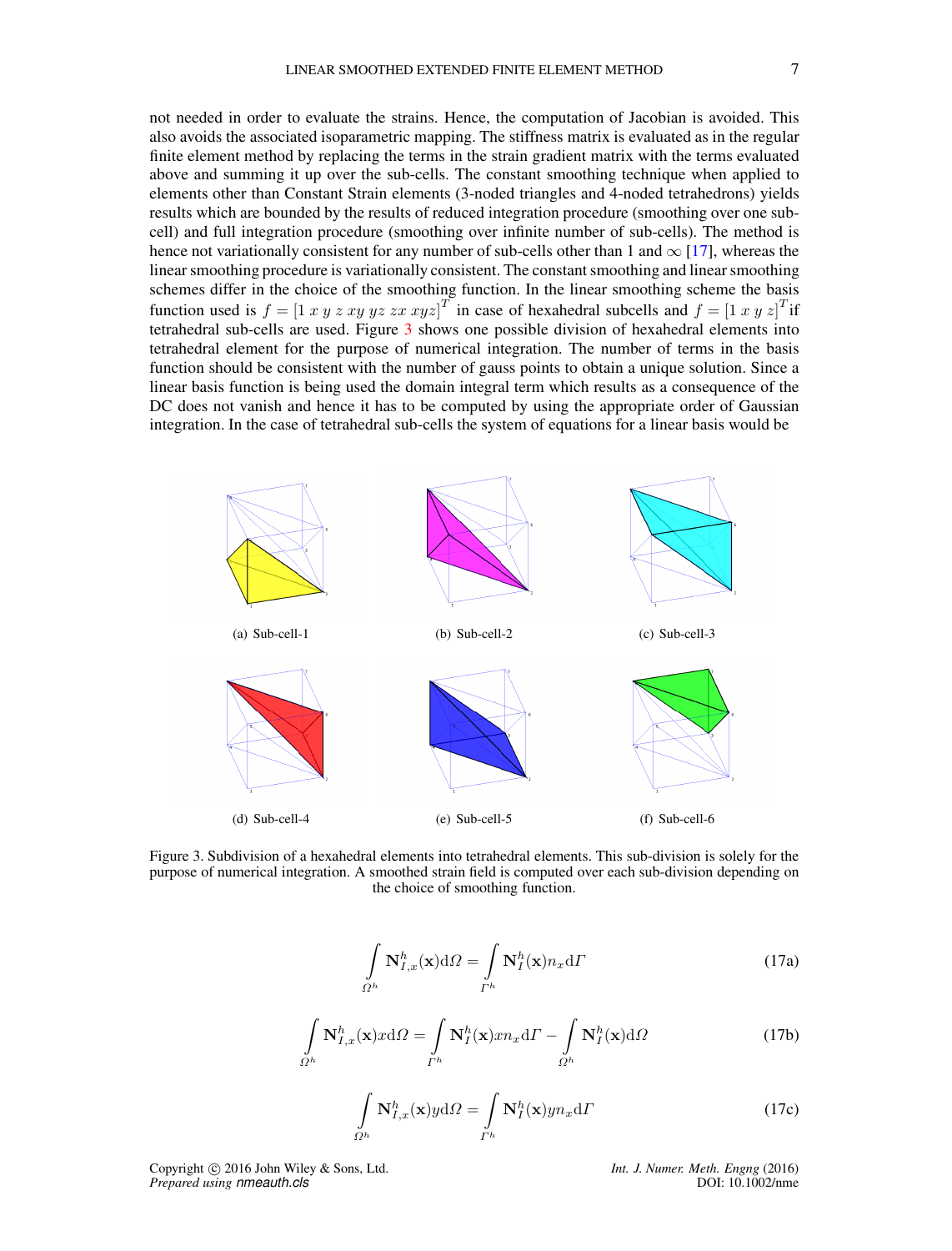$$
\int_{\Omega^h} \mathbf{N}_{I,x}^h(\mathbf{x}) z \, d\Omega = \int_{\Gamma^h} \mathbf{N}_I^h(\mathbf{x}) z n_x \, d\Gamma \tag{17d}
$$

for  $\mathbf{N}_{I,x}^{h}(\mathbf{x})$ 

$$
\int_{\Omega^h} \mathbf{N}_{I,y}^h(\mathbf{x}) d\Omega = \int_{\Gamma^h} \mathbf{N}_I^h(\mathbf{x}) n_y d\Gamma
$$
\n(18a)

$$
\int_{\Omega^h} \mathbf{N}_{I,y}^h(\mathbf{x}) x \mathrm{d}\Omega = \int_{\Gamma^h} \mathbf{N}_I^h(\mathbf{x}) x n_y \mathrm{d}\Gamma \tag{18b}
$$

$$
\int_{\Omega^h} \mathbf{N}_{I,y}^h(\mathbf{x}) y \mathrm{d}\Omega = \int_{I^h} \mathbf{N}_I^h(\mathbf{x}) y n_y \mathrm{d}I - \int_{\Omega^h} \mathbf{N}_I^h(\mathbf{x}) \mathrm{d}\Omega \tag{18c}
$$

$$
\int_{\Omega^h} \mathbf{N}_{I,y}^h(\mathbf{x}) z \, d\Omega = \int_{\Gamma^h} \mathbf{N}_I^h(\mathbf{x}) z n_y \, d\Gamma \tag{18d}
$$

for  $\mathbf{N}_{I,y}^{h}(\mathbf{x})$ .

$$
\int_{\Omega^h} \mathbf{N}_{I,z}^h(\mathbf{x}) d\Omega = \int_{\Gamma^h} \mathbf{N}_I^h(\mathbf{x}) n_z d\Gamma
$$
\n(19a)

$$
\int_{\Omega^h} \mathbf{N}_{I,z}^h(\mathbf{x}) x \mathrm{d}\Omega = \int_{\Gamma^h} \mathbf{N}_I^h(\mathbf{x}) x n_z \mathrm{d}\Gamma \tag{19b}
$$

$$
\int_{\Omega^h} \mathbf{N}_{I,z}^h(\mathbf{x}) y \, d\Omega = \int_{\Gamma^h} \mathbf{N}_I^h(\mathbf{x}) y n_z \, d\Gamma \tag{19c}
$$

$$
\int_{\Omega^h} \mathbf{N}_{I,z}^h(\mathbf{x}) z \mathrm{d}\Omega = \int_{\Gamma^h} \mathbf{N}_I^h(\mathbf{x}) z n_z \mathrm{d}\Gamma - \int_{\Omega^h} \mathbf{N}_I^h(\mathbf{x}) \mathrm{d}\Omega \tag{19d}
$$

for  $N_{I,z}^h(\mathbf{x})$ . Here  $N_I$  represents the shape function associated with the  $I^{th}$  node of the parent element. It is independent of the sub-cell. The location of the gauss points for the boundary integration and domain integration in a tetrahedral sub-cell are shown in Figure [4.](#page-8-0) Let the natural coordinates of the  $m^{th}$  interior gauss point of a sub-cell be  $\mathbf{p}_m = (x_m, y_m, z_m)$  and its associated gauss weight be  $w_m$ ; coordinates of the  $k^{th}$  boundary of the sub-cell be  $c_g^k = (x_g^k, y_g^k, z_g^k)$  and the associated weights be  $v_g^k$ . The unit outward normal associated with the  $g^{th}$  gauss point of the  $k^{th}$ boundary of the sub-cell is denoted by  $\mathbf{n}^k = (n_x^k, n_y^k, n_z^k)$ . The smoothed derivatives are computed numerically as follows

$$
\mathbf{Wd}_i = \mathbf{f}_i \quad \text{where, } i = x, y, z \tag{20}
$$

$$
\mathbf{W} = \begin{pmatrix} w_1 & w_2 & w_3 & w_4 \\ w_1x_1 & w_2x_2 & w_3x_3 & w_4x_4 \\ w_1y_1 & w_2y_2 & w_3y_3 & w_4y_4 \\ w_1z_1 & w_2z_2 & w_3z_3 & w_4z_4 \end{pmatrix}
$$
 (21)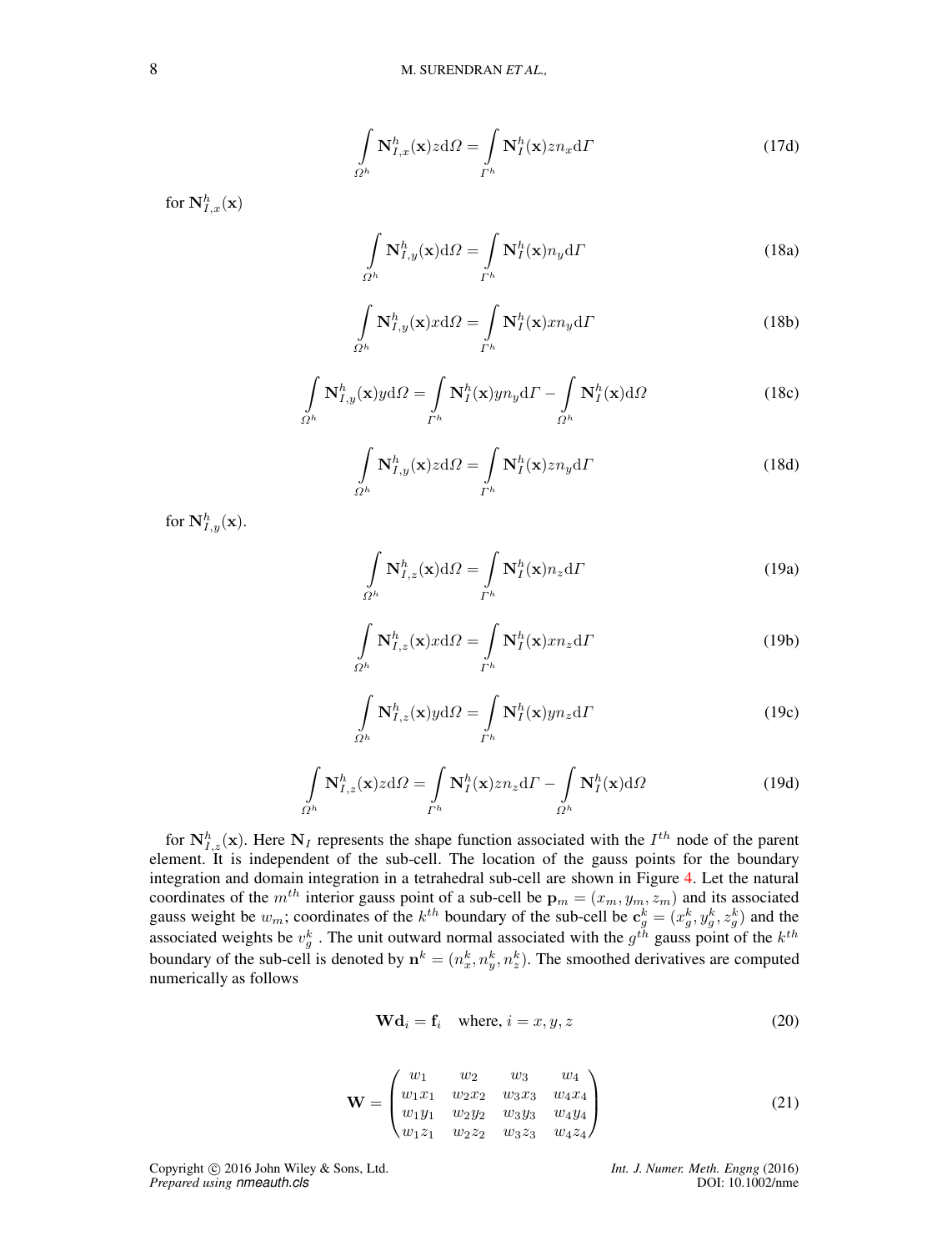<span id="page-8-0"></span>

Figure 4. The location of gauss points for boundary integration and domain integration in a Tetrahedron sub-cell of a hexahedral element

$$
\mathbf{f}_{x} = \begin{pmatrix} \sum_{k=1}^{4} \sum_{g=1}^{3} N_{I}(\mathbf{c}_{g}^{k}) n_{x}^{k} v_{g}^{k} \\ \sum_{k=1}^{4} \sum_{g=1}^{3} N_{I}(\mathbf{c}_{g}^{k}) x_{g}^{k} n_{x}^{k} v_{g}^{k} - \sum_{m=1}^{4} N_{I}(\mathbf{p}_{m}) w_{m} \\ \sum_{k=1}^{4} \sum_{g=1}^{3} N_{I}(\mathbf{c}_{g}^{k}) y_{g}^{k} n_{x}^{k} v_{g}^{k} \\ \sum_{k=1}^{4} \sum_{g=1}^{3} N_{I}(\mathbf{c}_{g}^{k}) z_{g}^{k} n_{x}^{k} v_{g}^{k} \end{pmatrix}
$$
(22)

$$
\mathbf{f}_{y} = \begin{pmatrix} \sum_{k=1}^{4} \sum_{g=1}^{3} N_{I}(\mathbf{c}_{g}^{k}) n_{y}^{k} v_{g}^{k} \\ \sum_{4}^{4} \sum_{g=1}^{3} N_{I}(\mathbf{c}_{g}^{k}) x_{g}^{k} n_{y}^{k} v_{g}^{k} \\ \sum_{k=1}^{4} \sum_{g=1}^{3} N_{I}(\mathbf{c}_{g}^{k}) y_{g}^{k} n_{y}^{k} v_{g}^{k} - \sum_{m=1}^{4} N_{I}(\mathbf{p}_{m}) w_{m} \\ \sum_{k=1}^{4} \sum_{g=1}^{3} N_{I}(\mathbf{c}_{g}^{k}) z_{g}^{k} n_{y}^{k} v_{g}^{k} \end{pmatrix}
$$
(23)

Copyright © 2016 John Wiley & Sons, Ltd. *Int. J. Numer. Meth. Engng* (2016)<br>*Prepared using nmeauth.cls DOI: 10.1002/nme*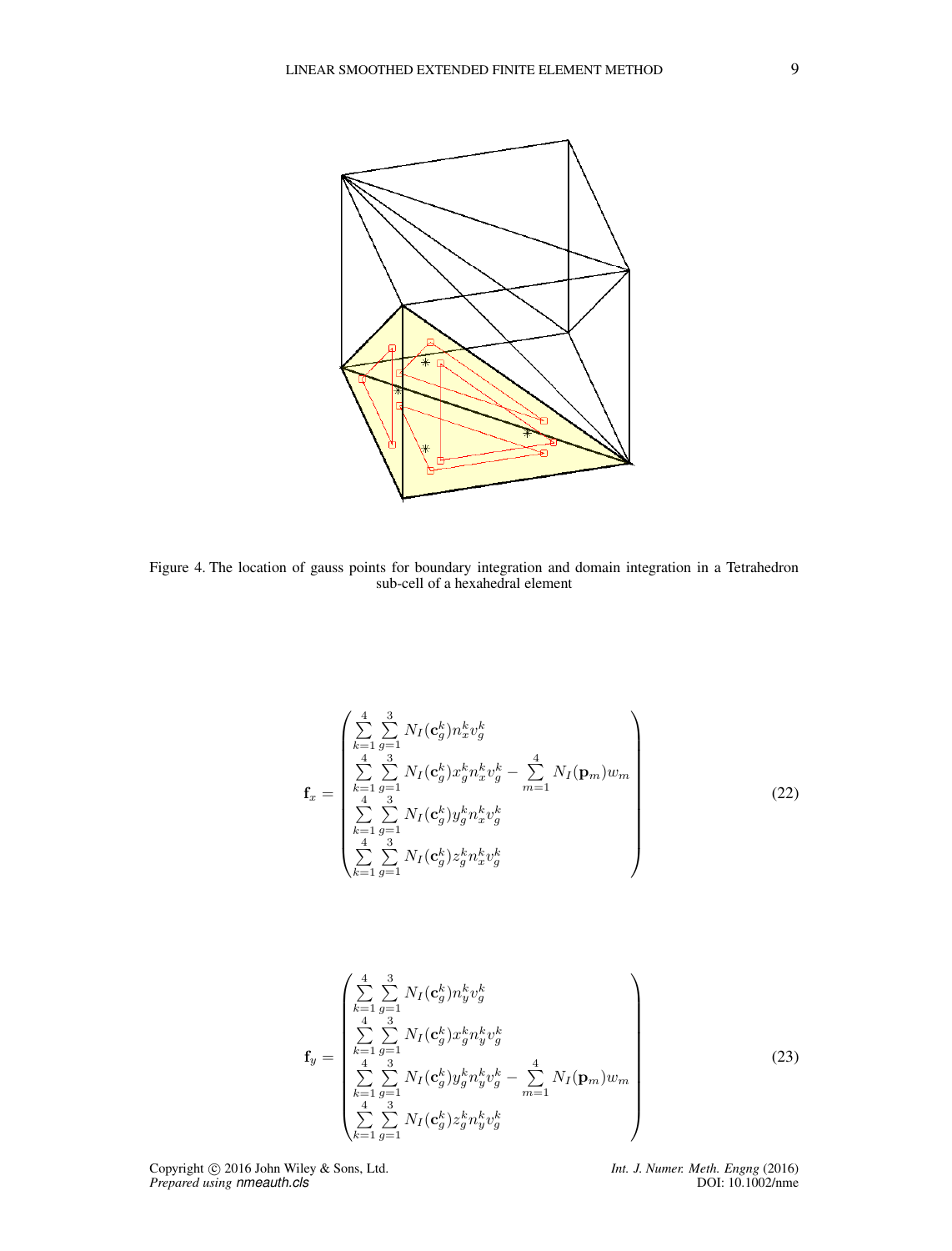$$
\mathbf{f}_{z} = \begin{pmatrix} \sum_{k=1}^{4} \sum_{g=1}^{3} N_{I}(\mathbf{c}_{g}^{k}) n_{z}^{k} v_{g}^{k} \\ \sum_{4}^{4} \sum_{g=1}^{3} N_{I}(\mathbf{c}_{g}^{k}) x_{g}^{k} n_{z}^{k} v_{g}^{k} \\ \sum_{k=1}^{4} \sum_{g=1}^{3} N_{I}(\mathbf{c}_{g}^{k}) y_{g}^{k} n_{z}^{k} v_{g}^{k} \\ \sum_{k=1}^{4} \sum_{g=1}^{3} N_{I}(\mathbf{c}_{g}^{k}) z_{g}^{k} n_{z}^{k} v_{g}^{k} - \sum_{m=1}^{4} N_{I}(\mathbf{p}_{m}) w_{m} \end{pmatrix}
$$
(24)

The smoothed derivative of the  $I^{th}$  shape function evaluated at the four interior gauss points of a tetrahedral sub-cell is given by

$$
d_i = \begin{bmatrix} d_i^1 & d_i^2 & d_i^3 & d_i^4 \end{bmatrix}^T
$$
  
=  $\begin{bmatrix} N_{I,i}(p_1) & N_{I,i}(p_2) & N_{I,i}(p_3) & N_{I,i}(p_4) \end{bmatrix}^T$  where,  $i = x, y, z$  (25)

The same procedure is to be repeated for all the shape functions of the parent element. For the  $m<sup>th</sup>$  interior gauss point of a sub-cell of a n sided polygon the smoothed strain displacement matrix is given by

$$
\tilde{\mathbf{B}}_c(\mathbf{p}_m) = \begin{bmatrix} \tilde{\mathbf{B}}_{c1}(\mathbf{p}_m) & \tilde{\mathbf{B}}_{c2}(\mathbf{p}_m) & \cdots & \tilde{\mathbf{B}}_{c3}(\mathbf{p}_m) \end{bmatrix} \text{ where } m = 1, 2, 3, 4 \quad (26)
$$

$$
\tilde{\mathbf{B}}_{cI}(p_m) = \begin{bmatrix} d_x^1 & 0 & 0 \\ 0 & d_y^1 & 0 \\ 0 & 0 & d_z^1 \\ d_y^1 & d_x^1 & 0 \\ 0 & d_z^1 & d_y^1 \\ d_z^1 & 0 & d_x^1 \end{bmatrix}
$$
 (27)

For the displacement approximation given by Equation [\(8\)](#page-3-0), the compatible strain field is given by:

$$
\varepsilon^{h}(\mathbf{x}) = \begin{bmatrix} \mathbf{B}_{\text{fem}} & \mathbf{B}_{\text{hev}} & \mathbf{B}_{\text{tip}} \end{bmatrix} \mathbf{q}^{T}
$$
 (28)

where  $q = {u \ a \ b}$  is the vector of degrees of freedom,  $B_{\text{fem}}$ ,  $B_{\text{hev}}$  and  $B_{\text{tip}}$  contains the strain displacement terms corresponding to the regular finite element part, Heaviside enriched part and the tip enriched part. The components of the compatible strain field are:

$$
\mathbf{B}_{\text{fem}} = \mathbf{LN}_I
$$
  
\n
$$
\mathbf{B}_{\text{hex}} = \mathbf{LN}_J (H(\mathbf{x}) - H(\mathbf{x}_J))
$$
  
\n
$$
\mathbf{B}_{\text{tip}} = \mathbf{LN}_K \left( \sum_{m=1}^4 (F_m(\mathbf{x}) - F_m(\mathbf{x}_K)) \right)
$$
\n(29)

where,

$$
\mathbf{L} = \begin{bmatrix} \frac{\partial}{\partial x} & 0 & 0\\ 0 & \frac{\partial}{\partial y} & 0\\ 0 & 0 & \frac{\partial}{\partial z}\\ \frac{\partial}{\partial y} & \frac{\partial}{\partial x} & 0\\ 0 & \frac{\partial}{\partial z} & \frac{\partial}{\partial y}\\ \frac{\partial}{\partial z} & 0 & \frac{\partial}{\partial x} \end{bmatrix}
$$

The smoothed counterpart of the above compatible strain field can be obtained by following the procedure outlined earlier. The elements that are intersected by the discontinuous surface is divided into tetrahedra and a linear smoothing basis,  $f(\mathbf{x}) = \{1 \ x \ y \ z\}$  is chosen to evaluate the smoothed strain.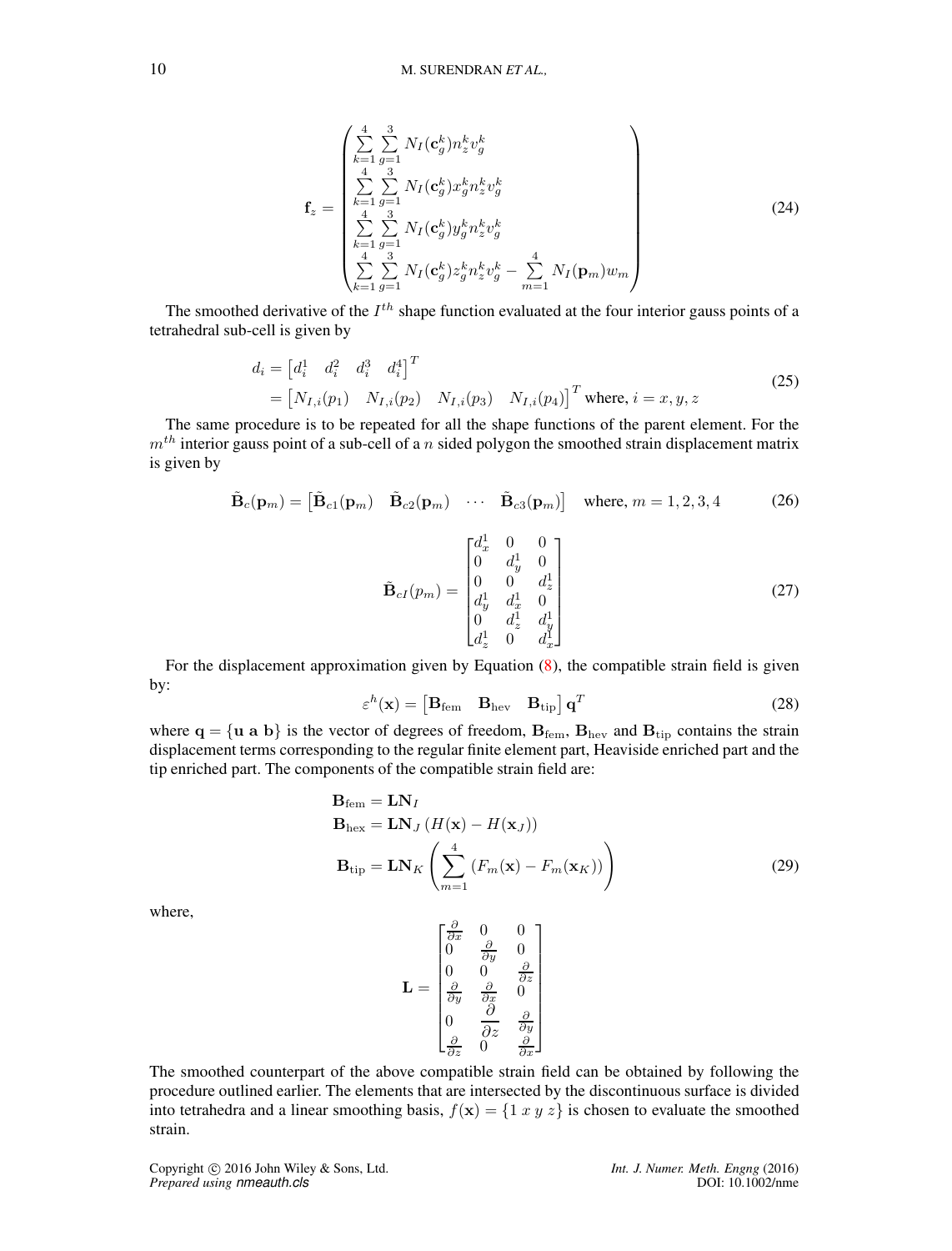*Remark 1*

In case of two dimensions, the subcell is a triangle and the smoothing procedure can be derived from the linear basis

$$
f(\mathbf{x}) = \{1 \ x \ y\} \tag{30}
$$

with derivative

$$
f_{,j}(\mathbf{x}) = \{0 \,\delta_{1j} \,\delta_{2j}\}\tag{31}
$$

## 4. NUMERICAL EXAMPLES

<span id="page-10-0"></span>In this section, the accuracy and the convergence properties of the proposed formulation is numerically studied within the framework of linear elastic fracture mechanics (LEFM) in both two and three dimensions. The domain is discretized with four noded quadrilateral and eight noded hexahedral elements in two and three dimensions, respectively. The numerical results from the present formulation is compared with the conventional XFEM and the SmXFEM [\[2\]](#page-18-1). The following convention is adopted to compute the stiffness matrix within the framework of the smoothing technique:

Table I. Number of sub-cells used to compute the stiffness matrix for the constant smoothed XFEM (Sm-XFEM) and the linear smoothed XFEM (LSm-XFEM). In case of Sm-XFEM, the smoothing function is chosen as  $f(x) = 1$ , whilst in case of LSm-XFEM, a complete set of polynomials is chosen. For example,  $f(\mathbf{x}) = \{1 \ x \ y\}$  for two dimensions and  $f(\mathbf{x}) = \{1 \ x \ y \ z\}$  for three dimensions as smoothing function.

|                  | Type of element                                                       | Sm-XFEM       | LSm-XFEM |
|------------------|-----------------------------------------------------------------------|---------------|----------|
| two dimensions   | Standard elements<br>Tip enriched elements<br>Split enriched elements | 4<br>8        | 5<br>8   |
| three dimensions | Standard elements<br>Tip enriched elements<br>Split enriched elements | 6<br>24<br>12 | 24<br>12 |

For the conventional XFEM, the elements that are intersected by the discontinuous surface is triangulated and a higher order triangular quadrature scheme is adopted. And for the standard elements,  $2\times2$  Gauß quadrature rule is adopted. To estimate the error and to study the convergence properties, the  $L^2$  norm and the  $H^1$  semi-norm is used.

## *4.1. Infinite plate with center crack under far-field tension*

Consider an infinite plate with a centre crack subjected to far field tension under plane strain condition has been considered. Consider an infinite plate as shown in Figure [5](#page-11-0) A small section ABCD has been solved. The effect of the far-field stress has been accounted by prescribing equivalent displacements as given by following closed form solution Equation [\(32\)](#page-10-1) in polar coordinates centered at the crack tip.

$$
u_x(r,\theta) = \frac{2(1+\nu)}{\sqrt{2\pi}} \frac{K_I}{E} \sqrt{r} \cos\frac{\theta}{2} \left(2 - 2\nu - \cos^2\frac{\theta}{2}\right)
$$
  

$$
u_y(r,\theta) = \frac{2(1+\nu)}{\sqrt{2\pi}} \frac{K_I}{E} \sqrt{r} \sin\frac{\theta}{2} \left(2 - 2\nu - \cos^2\frac{\theta}{2}\right)
$$
 (32)

Copyright c 2016 John Wiley & Sons, Ltd. *Int. J. Numer. Meth. Engng* (2016) *Prepared using nmeauth.cls* DOI: 10.1002/nme

<span id="page-10-1"></span>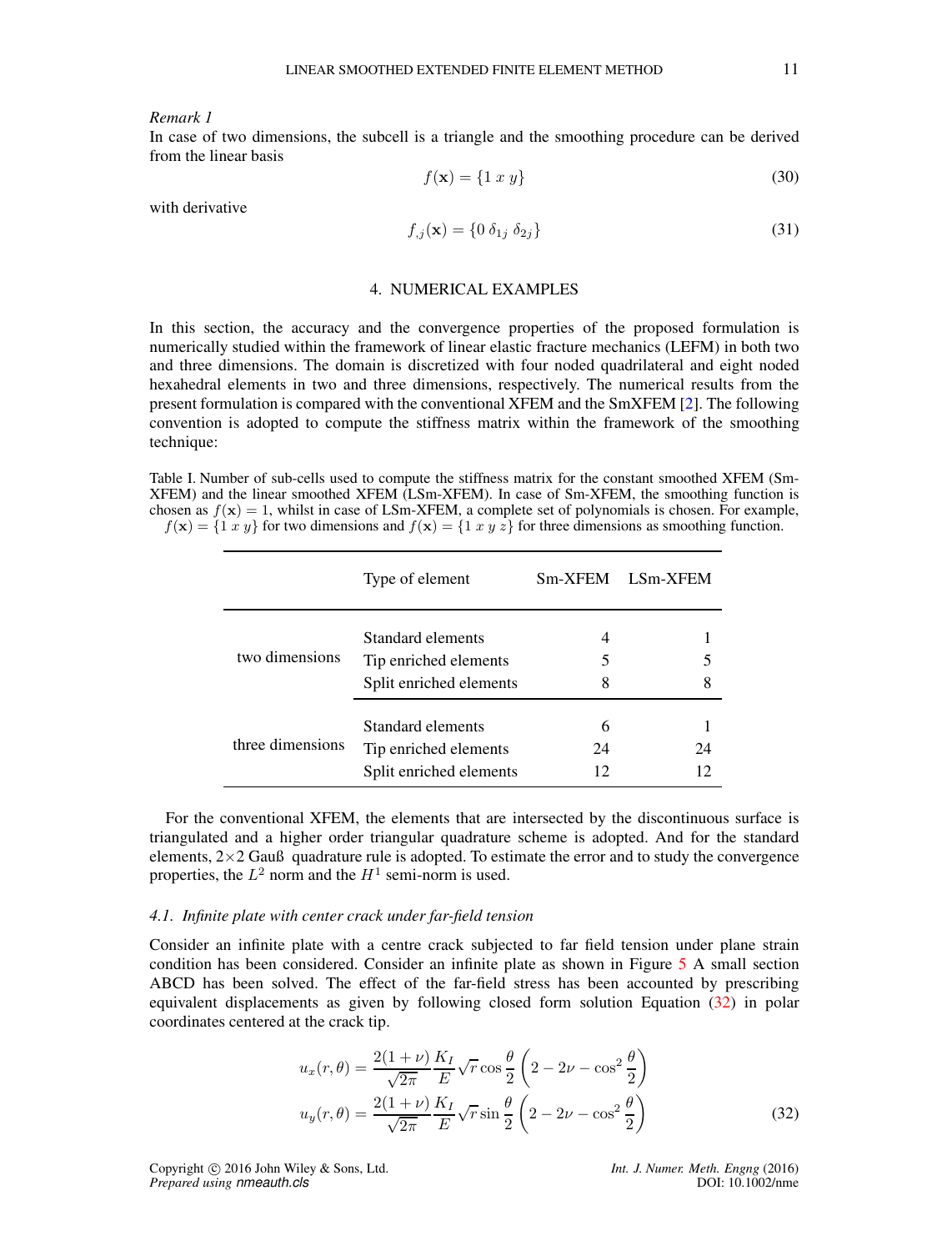<span id="page-11-0"></span>

Figure 5. An infinite plate with a center crack subject to far-field tensile stress

where  $K_I = \sigma \sqrt{\pi a}$ , the mode I stress intensity factor,  $\nu$  is the Poisson's ratio, E is the Youngs modulus. The dimension has been chosen as  $10 \times 10$  mm. a is chosen as  $100$  mm. The convergence of the relative error in the displacement  $(L^2$  norm) and the stress intensity factor is shown in Figure [6.](#page-12-0) It can be seen that in general all the three methods yields a rate of convergence of 1 in  $L^2$  norm and 0.5 in  $H<sup>1</sup>$  semi-norm. For a given dof, the conventional XFEM yields slightly accurate results than the Sm-XFEM or the LSm-XFEM but the errors are within the same order. Moreover it is noted that in the XFEM, 13 integration points per triangle (for the tip element) is used when compared to three integration points in case of LSm-XFEM and one integration point in case of Sm-XFEM. The sub-optimal rate of convergence is due to the fact that we are employing topological enrichment scheme as opposed to geometric enrichment.

## *4.2. Finite Plate with an edge crack subject to tensile and shear stresses*

Next, consider a finite element with an edge crack subjected to tensile and shear stresses as shown in Figure [7.](#page-13-0) A consistent system of units is used for the analysis.

**Plate subjected to tensile stress** In this case, the dimension of the plate is  $1 \times 2$  units. The Youngs' modulus, E and Poissons ratio,  $\nu$  are taken as 1000 and 0.3 respectively. A state of plane strain condition is assumed. The crack width is taken as 0.5 units. The obtained SIF are compared with the reference empirical solution[\[46\]](#page-19-21):

$$
K_{ref} = f(\alpha) \sigma \sqrt{\pi a} \tag{33}
$$

where,  $f(\alpha) = 1.12 - 0.231\alpha + 10.55\alpha^2 - 21.72\alpha^3 + 30.39\alpha^4$ ,  $\alpha = a/W$  is the crack width ratio,  $\alpha$  is the half-crack width and  $w$  is the plate width. The convergence of the relative error in the stress intensity factor is shown in Figure [8.](#page-14-0) It can be seen that the all the three methods converge at almost identical rates ( $\approx 0.5$ ). The results of LS scheme are better than the CS scheme and are almost equal with the conventional XFEM.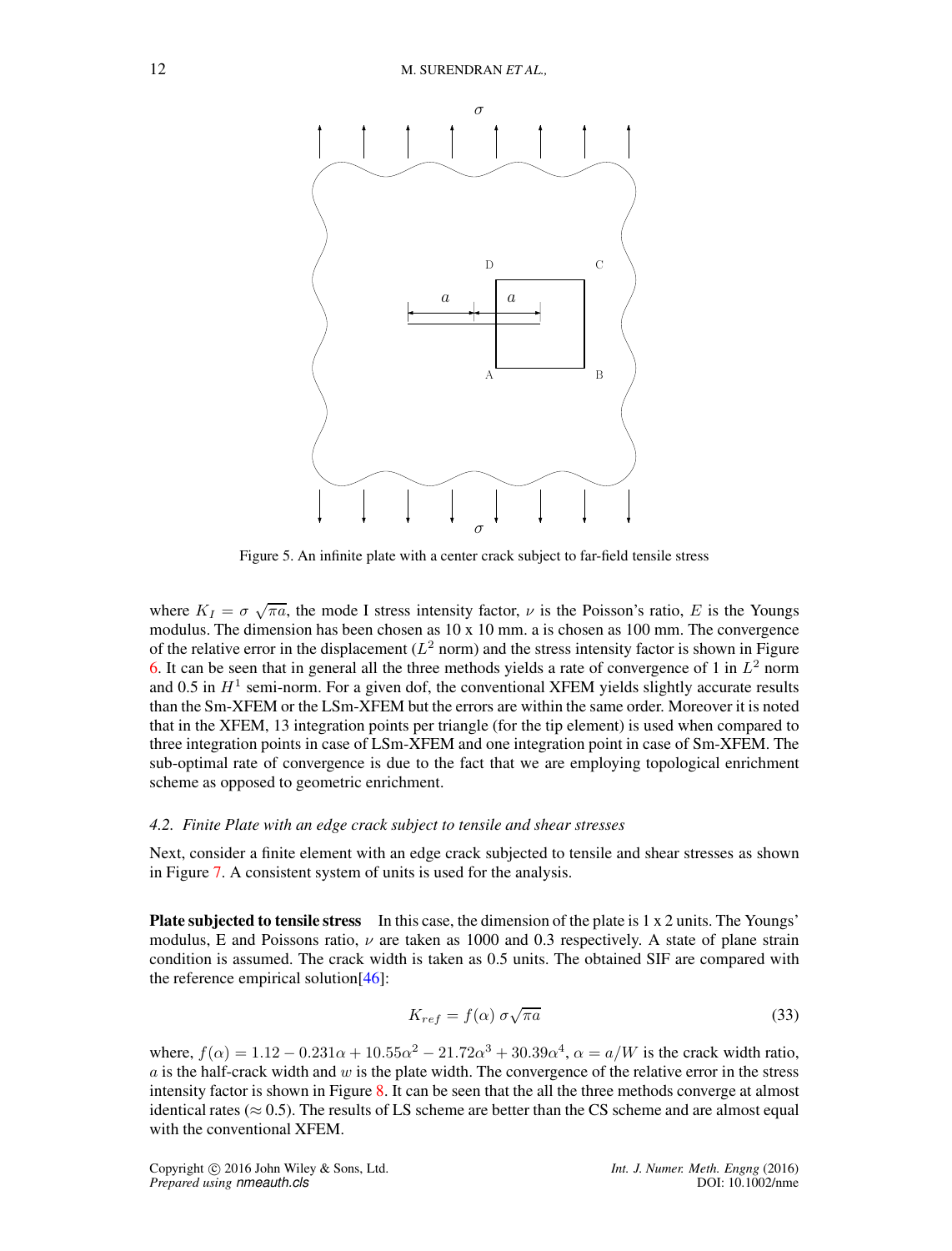<span id="page-12-0"></span>

Figure 6. Convergence of the relative error in the displacement and in the stress intensity factor with mesh refinement for a infinite plate with a center crack subjected to uniform tensile stress. On the boundary, Westergaard solution is applied.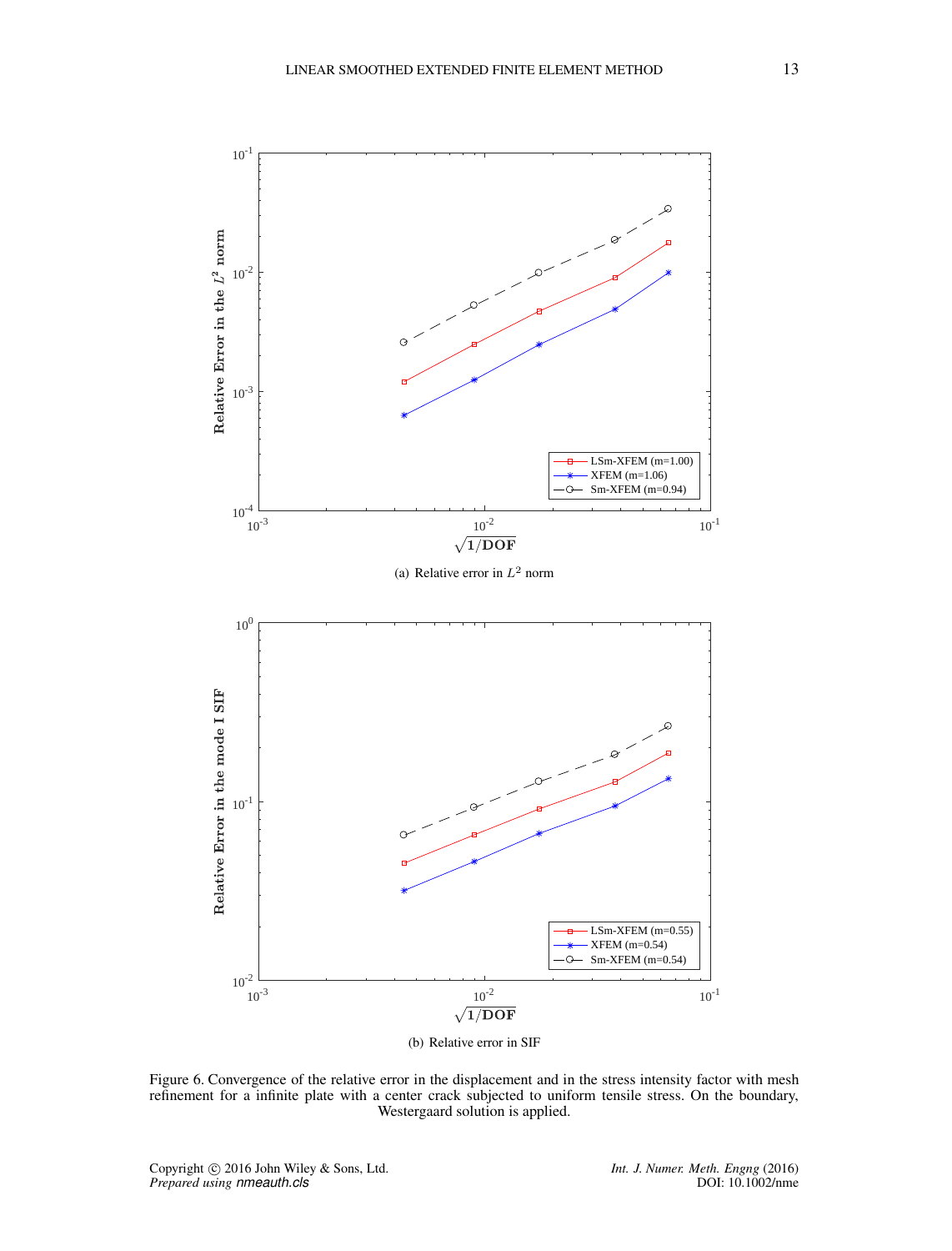<span id="page-13-0"></span>

Figure 7. Geometry and boundary conditions for a finite plate with an edge crack subject to: (a) uniform shear stress at the top face and (b) uniform tensile stress.

**Plate subjected to shear stresses** In this case, the dimensions of the plate are taken as  $W = 7$  units and  $L = 16$  units. The plate is subjected to shear stress on the top edges, while the displacements are constrained at the bottom edge. The crack width is taken as  $3.5$  units. The Youngs' modulus,  $E$ and Poissons ratio,  $\nu$  are taken as  $3 \times 10^7$  and 0.25 respectively. Plane strain condition is assumed. The reference SIF is taken from [\[46\]](#page-19-21), which is  $K_I = 34$  units,  $K_{II} = 4.55$  units. The convergence of the  $K_I$  and the  $K_{II}$  are presented in Figure [9.](#page-15-0) It is again seen that all the three methods have similar convergence rates. The LS scheme is also more accurate than the CS scheme with a very minor additional computational expense. It is again recalled that the additional integration points still require only the shape function values which can be obtained by linear interpolation along the boundary. The error can be attributed to the inadequate approximation space in the local crack tip region, i.e, the asymptotic fields are approximated by a linear field.

## *4.3. Plate with an inclined center crack subject to tensile stresses*

Next, to illustrate the efficacy of the formulation SIFs in case of mixed-mode loading conditions, consider an inclined center crack subjected to far field tension (see Figure [10\)](#page-16-1). The dimensions of the plate are taken as  $20 \times 20$ . The crack width, 2a is chosen as 2 units. A far field uniform tensile stress,  $1 \times 10^4$  units is applied with Young's modulus,  $E = 1 \times 10^7$  and Poisson's ratio,  $\nu = 0.3$ . The accuracy of the numerically computed SIFs are compared with analytical SIFs given by:

$$
K_I = \sigma \sqrt{\pi a} \cos^2(\beta)
$$
  
\n
$$
K_{II} = \sigma \sqrt{\pi a} \sin(\beta) \cos(\beta)
$$
\n(34)

where  $\beta$  is the inclination of the crack measured anti-clockwise from the x– axis. Based on a progressive refinement, it was observed that a structured mesh of  $100 \times 100$  quadrilateral mesh is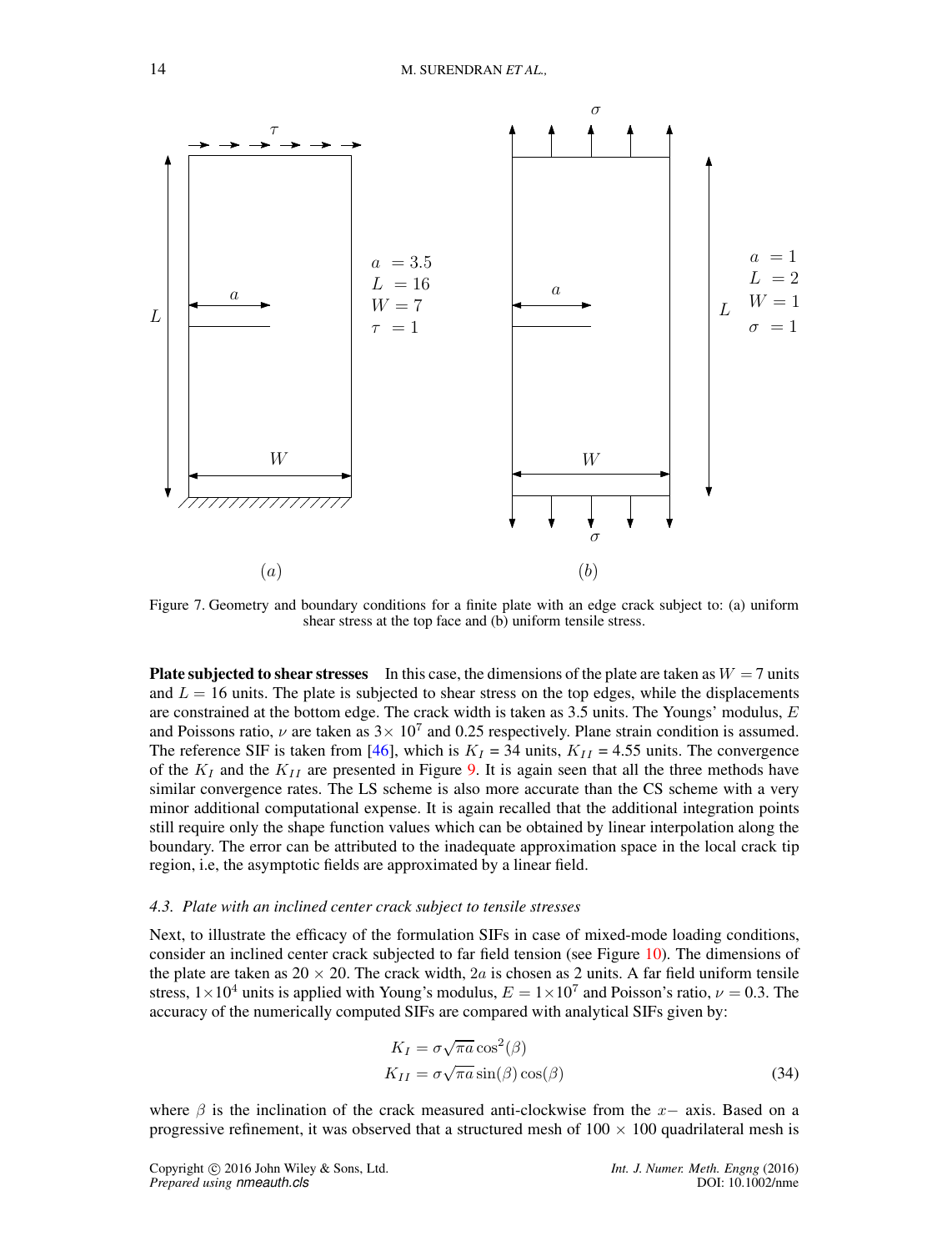<span id="page-14-0"></span>

Figure 8. Relative error in the mode I SIF for edge cracked plate with tensile loading.

adequate. The influence of the crack angle and different modelling approaches, viz., XFEM, Sm-XFEM, LSm-XFEM on the SIFs are shown in Figure [11.](#page-16-2) It can be seen that the results from the proposed approach are accurate and comparable with the conventional XFEM and slightly more accurate than the Sm-XFEM.

### *4.4. Finite plate with a through-thickness edge-crack subject to tensile stresses*

As a last example, the linear smoothing technique is extended to three dimensional domain with a through-the-thickness edge crack subjected to uniform tensile stress as shown in Figure [12](#page-17-0) with dimensions  $W/a = 1$  and  $H/W = 3$ . The displacement at the bottom face is constrained in all directions and a uniform tensile stress  $\sigma = 1 \times 10^4$  is applied on the top face. The material properties are: Young's modulus  $E = 1 \times 10^7$  and Poisson's ratio  $\nu = 0.3$ . The domain is discretized with structured eight noded hexahedral elements and the normalised SIF from [\[47\]](#page-20-0) is taken as the reference solution.

The smoothed strain field over a standard element is computed without any further subdivisions and with  $f(x) = \begin{bmatrix} 1 & x & y & z & xy & yz & zx & xyz \end{bmatrix}$  as a smoothing function. For the elements that are intersected by the discontinuous surface, the element is sub-divided into tetrahedra and  $f(\mathbf{x}) =$  $[1 x y z]$  is chosen as the smoothing function. In case of the LSm-XFEM a total of 96 Gauß points are used in case of tip enriched elements where as 300 Gauß points are used in the conventional XFEM. In the case of Heaviside enriched elements 48 Gauß points are used in case of LSm-XFEM and 60 Gauß points are used in case of the conventional XFEM. The convergence of the relative error in the normalised stress intensity factor is shown in Figure [13.](#page-18-12) It can be seen that the LSm-XFEM is more accurate than the Sm-XFEM and is in good agreement with the conventional XFEM.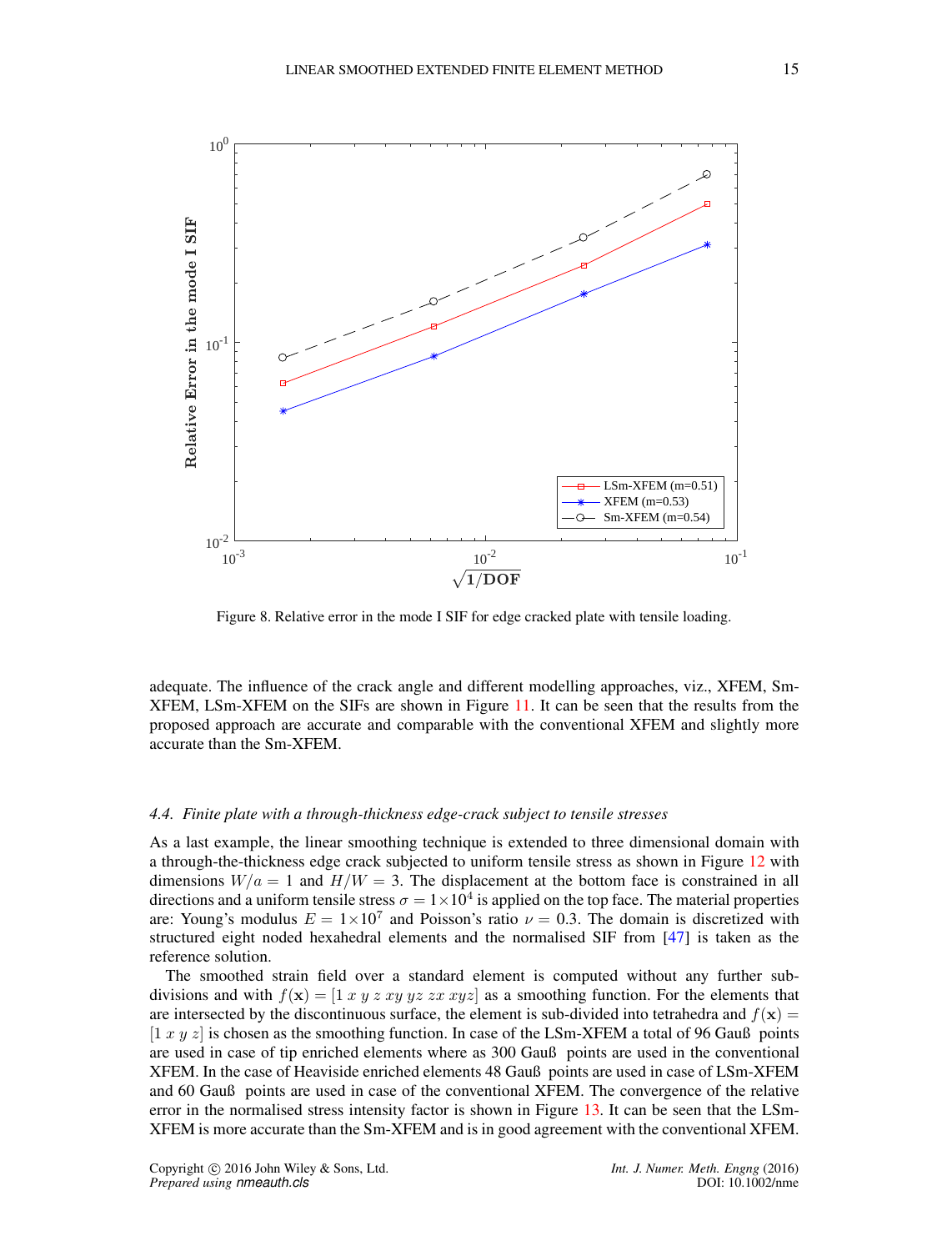<span id="page-15-0"></span>

Figure 9. Relative error in the mode I and mode II stress intensity factors for a plate with an edge crack subjected to shear stress.

*Int. J. Numer. Meth. Engng* (2016)<br>DOI: 10.1002/nme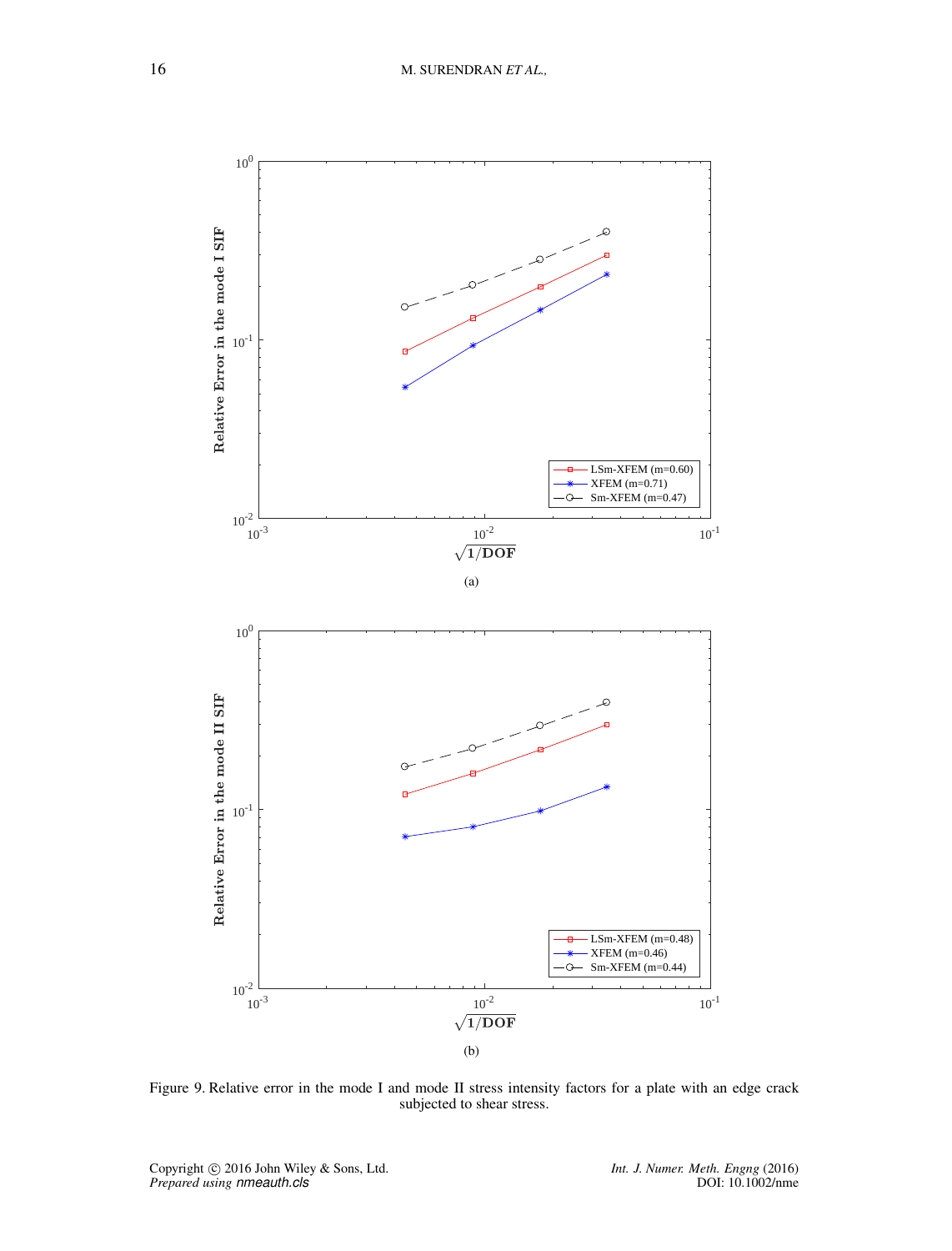<span id="page-16-1"></span>

<span id="page-16-2"></span>Figure 10. Plate with an inclined center crack subject to tensile stress: geometry and boundary conditions



Figure 11. Influence of inclination of the crack on the Mode I and mode II stress intensity factors for a plate with a center crack subjected to far field tensile stress.

### 5. CONCLUSIONS

<span id="page-16-0"></span>In this paper the Linear smoothing (Second order smoothing) was discussed and a method to couple it with the extended finite element method was presented. The developed method was used to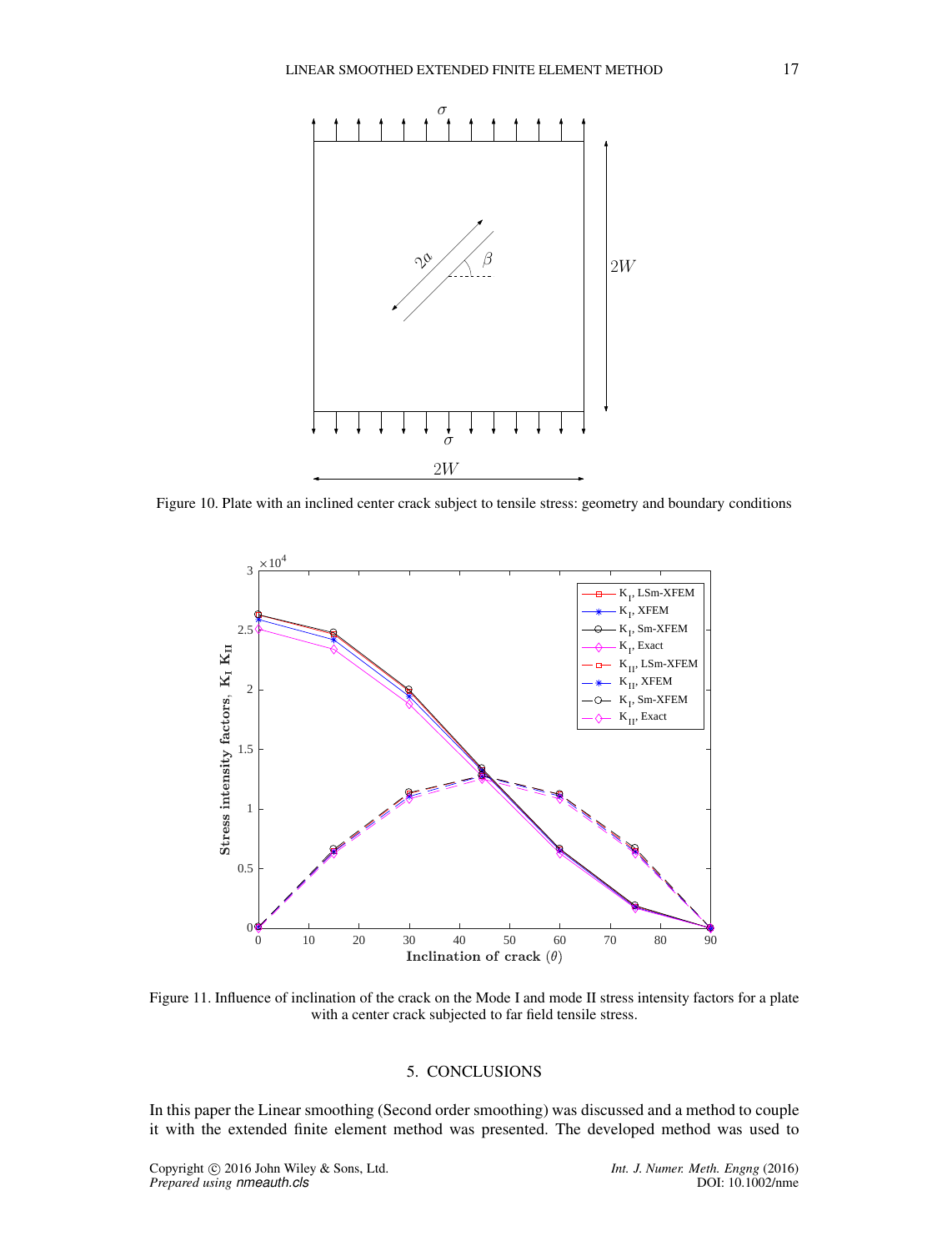<span id="page-17-0"></span>

Figure 12. Finite plate with a through-thickness edge-crack subject to tensile stress

solve problems with discontinuities and singularities in both two and three dimensions. The method also involves a rational integration procedure employing the Greens theorem. The performance of the linear smoothing scheme for enriched approximation space was studied. Through numerical examples it was shown that the Linear smoothing scheme is more accurate than its constant counterpart. The linear smoothing scheme leads to almost identical results to the standard extended finite element method, but it requires fewer quadrature points, viz., approximately one-fourth to what is required with the conventional XFEM.

The constant smoothing and the linear smoothing technique is extended to three dimensions for the first time. Although the presented example in three dimensions is for straight crack, it can be easily extended to other crack profiles. The superior accuracy of the linear smoothing technique is also obtained in the three dimensional case. These results are attributed to the superior approximation properties of the linear smoothing compared to the constant strain smoothing, which is immediately apparent for problems involving complex, non-polynomial, enrichment functions. The remaining, incompressible, error level is attributed to the inadequate approximation space in the smoothed strain, i.e. to the inability of a linear smoothed strain to approximate the singular strains provided by the enriched approximations. Future, ongoing work includes the enrichment of the smoothing space with suitable enrichment functions in order to investigate any additional accuracy improvements as well as the introduction of the approach in recently developed stable extended finite element schemes [\[48,](#page-20-1) [49\]](#page-20-2).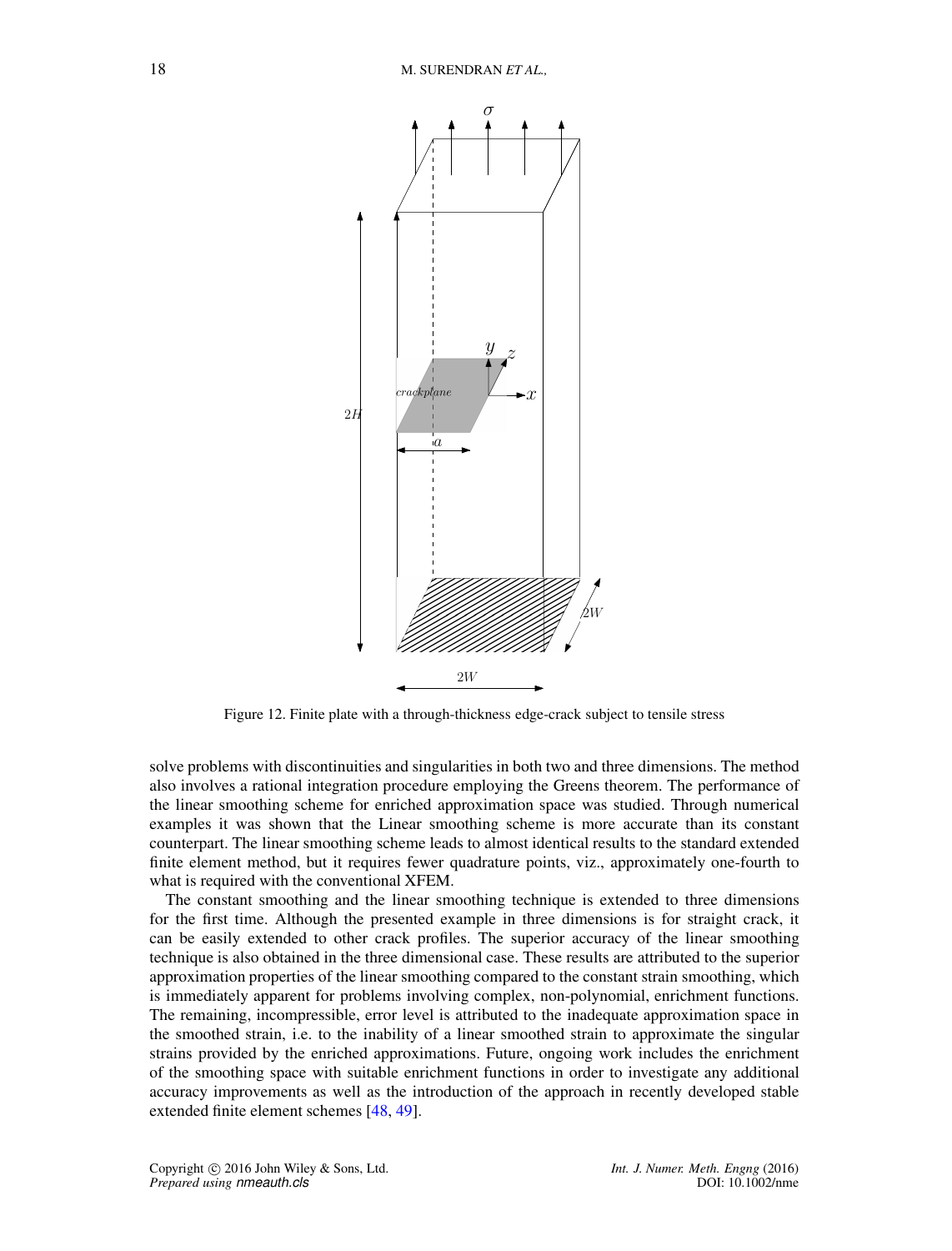<span id="page-18-12"></span>

Figure 13. Relative error in the normalized SIF  $\frac{H}{\sigma\sqrt{\pi a}}$  for a three-dimensional domain with an edge crack subjected to uniform tensile stress.

#### **REFERENCES**

- <span id="page-18-0"></span>1. Bordas SP, Rabczuk T, Hung NX, Nguyen VP, Natarajan S, Bog T, Hiep NV, *et al.*. Strain smoothing in fem and xfem. *Computers & structures* 2010; 88(23):1419–1443.
- <span id="page-18-1"></span>2. Bordas S, Natarajan S, Kerfriden P, Augarde CE, Mahapatra DR, Rabczuk T, Pont SD. On the performance of strain smoothing for quadratic and enriched finite element approximations (xfem/gfem/pufem). *International Journal for Numerical Methods in Engineering* 2011; 86(4-5):637–666.
- <span id="page-18-2"></span>3. Francis A, Ortiz-Bernardin A, Bordas S, Natarajan S. Linear smoothed polygonal and polyhedral finite elements  $2015$ ;
- <span id="page-18-3"></span>4. Oliyer J. Continuum modelling of strong discontinuities in solid mechanics using damage models. *Computational Mechanics* 1995; 17(1-2):49–61.
- <span id="page-18-4"></span>5. Belytschko T, Black T. Elastic crack growth in finite elements with minimal remeshing. *International journal for numerical methods in engineering* 1999; 45(5):601–620.
- <span id="page-18-5"></span>6. Dolbow J, Belytschko T. A finite element method for crack growth without remeshing. *International journal for numerical methods in engineering* 1999; 46(1):131–150.
- <span id="page-18-6"></span>7. Melenk JM, Babuˇska I. The partition of unity finite element method: basic theory and applications. *Computer methods in applied mechanics and engineering* 1996; 139(1):289–314.
- <span id="page-18-7"></span>8. Bordas S, Moran B. Enriched finite elements and level sets for damage tolerance assessment of complex structures. *Engineering Fracture Mechanics* 2006; 73:1176–1201.
- <span id="page-18-8"></span>9. Bordas S, Conley JG, Moran B. A simulation-based design paradigm for complex cast components. *Engineering with Computers* 2007; 23(1):25–37.
- <span id="page-18-9"></span>10. Wyart E, Coulon D, Duflot M, Pardoen T, Remacle JF, Lani F. A substructured FE shell/XFE 3D method for crack analysis. *International Journal for Numerical Methods in Engineering* 2007; 72(7):757–779, doi: 10.1002/nme.2029.
- <span id="page-18-10"></span>11. Duarte CA, Hamzeh ON, Liszka TJ, Tworzydlo WW. A generalized finite element method for the simulation of three-dimensional dynamic crack propagation. *Computer Methods in Applied Mechanical and Engineering* 2001; 190:2227–2262.
- <span id="page-18-11"></span>12. Babuˇska I, Banerjee U. Stable generalized finite element method (SGFEM). *Computer Methods in Applied Mechanical and Engineering* 2012; 201–204:91–11.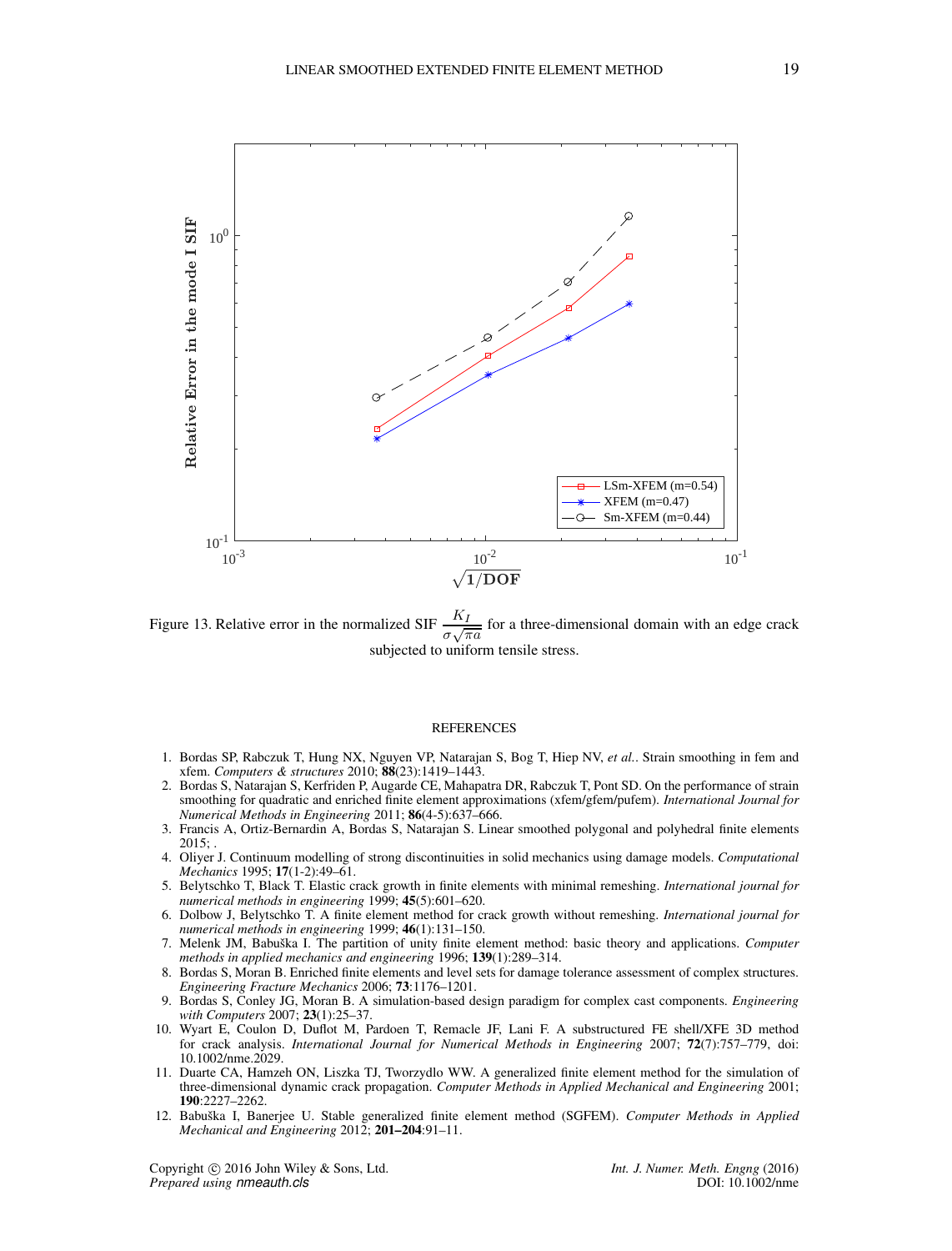#### 20 M. SURENDRAN *ET AL.,*

- <span id="page-19-0"></span>13. Rabczuk T, Bordas S, Zi G. A three-dimensional meshfree method for continuous crack initiation, nucleation and propagation in statics and dynamics. *Computational Mechanics* August 2007; 40(3):473–495, doi:10.1007/ s00466-006-0122-1.
- <span id="page-19-1"></span>14. Belytschko T, Guo Y, Liu WK, Xiao SP. A unified stability analysis of meshless particle methods. *International Journal for Numerical Methods in Engineering* 2000; 48:1359–1400.
- <span id="page-19-2"></span>15. Chen JS, Wu CT, Yoon S, You Y. A stabilized conforming nodal integration for galerkin mesh-free methods. *International journal for numerical methods in engineering* 2001; 50(2):435–466.
- <span id="page-19-3"></span>16. Liu G, Dai K, Nguyen T. A smoothed finite element method for mechanics problems. *Computational Mechanics* 2007; 39(6):859–877.
- <span id="page-19-4"></span>17. Bordas S, Natarajan S. On the approximation in the smoothed finite element method (sfem). *International Journal for Numerical Methods in Engineering* 2010; 81(5):660–670.
- <span id="page-19-5"></span>18. Liu G, Nguyen-Thoi T, Lam K. An edge-based smoothed finite element method (es-fem) for static, free and forced vibration analyses of solids. *Journal of Sound and Vibration* 2009; 320(4):1100–1130.
- <span id="page-19-6"></span>19. Liu G, Nguyen-Thoi T, Nguyen-Xuan H, Lam K. A node-based smoothed finite element method (ns-fem) for upper bound solutions to solid mechanics problems. *Computers & structures* 2009; 87(1):14–26.
- <span id="page-19-7"></span>20. Nguyen NT, Rabczuk T, Nguyen-Xuan H, Bordas S. A smoothed finite element method for shell analysis. *Computer Methods in Applied Mechanics and Engineering* 2008; 198:165–177.
- <span id="page-19-8"></span>21. Nguyen-Xuan H, Bordas S, Nguyen-Dang H. Smooth finite element methods: convergence, accuracy and properties. *International Journal for Numerical Methods in Engineering* 2008; 74(2):175–208.
- <span id="page-19-9"></span>22. Dai K, Liu G, Nguyen T. An n-sided polygonal smoothed finite element method (nsfem) for solid mechanics. *Finite elements in analysis and design* 2007; 43(11):847–860.
- <span id="page-19-10"></span>23. Babuška I, Melenk JM. The partition of unity method. *International journal for numerical methods in engineering* 1997; 40(4):727–758.
- <span id="page-19-11"></span>24. Natarajan S, Ooi ET, Chiong I, Song C. Convergence and accuracy of displacement based finite element formulations over arbitrary polygons: Laplace interpolants, strain smoothing and scaled boundary polygon formulation. *Finite Elements in Analysis and Design* 2014; 85:101–122.
- <span id="page-19-12"></span>25. Duan Q, Li X, Zhang H, Belytschko T. Second-order accurate derivatives and integration schemes for meshfree methods. *International Journal for Numerical Methods in Engineering* 2012; 92(4):399–424.
- <span id="page-19-13"></span>26. Ventura G. On the elimination of quadrature subcells for discontinuous functions in the extended finite-element method. *International Journal for Numerical Methods in Engineering* 2006; 66(5):761–795.
- <span id="page-19-14"></span>27. Ventura G, Gracie R, Belytschko T. Fast integration and weight function blending in the extended finite element method. *International journal for numerical methods in engineering* 2009; 77(1):1–29.
- <span id="page-19-15"></span>28. Natarajan S, Mahapatra DR, Bordas S. Integrating strong and weak discontinuities without integration subcells and example applications in an xfem/gfem framework. *International Journal for Numerical Methods in Engineering* 2010; 83(3):269–294.
- <span id="page-19-16"></span>29. Mousavi S, Sukumar N. Generalized duffy transformation for integrating vertex singularities. *Computational Mechanics* 2010; 45:127–140.
- <span id="page-19-17"></span>30. Mousavi S, Sukumar N. Generalized gaussian quadrature rules for discontinuities and crack singularities in the extended finite element method. *Computer Methods in Applied Mechanical and Engineering* 2010; 199:3237–3249.
- <span id="page-19-18"></span>31. Minnebo H. Three-dimensional integration strategies of singular functions introduced by the XFEM in the LEFM. *International Journal for Numerical Methods in Engineering* 2012; 92:1117–1138.
- <span id="page-19-19"></span>32. Park K, Pereira J, Duarte C, Paulino G. Integration of singular enrichment functions in the generalized/extended finite element method for three-dimensional problems. *International Journal for Numerical Methods in Engineering* 2009; 78:1220–1257.
- <span id="page-19-20"></span>33. Chin E, Lasserre J, Sukumar N. Modeling crack discontinuities without element-partitioning in the extended finite element method. *International Journal for Numerical Methods in Engineering* 2016; doi:10.1002/nme.5436.
- 34. Fries TP, Belytschko T. The intrinsic xfem: a method for arbitrary discontinuities without additional unknowns. *International journal for numerical methods in engineering* 2006; 68(13):1358–1385.
- 35. Belytschko T, Moës N, Usui S, Parimi C. Arbitrary discontinuities in finite elements. *International Journal for Numerical Methods in Engineering* 2001; 50(4):993–1013.
- 36. Fries TP. A corrected xfem approximation without problems in blending elements. *International Journal for Numerical Methods in Engineering* 2008; 75(5):503–532.
- 37. Mohammadi S. *Extended finite element method: for fracture analysis of structures*. John Wiley & Sons, 2008.
- 38. Pommier S, Gravouil A, Moes N, Combescure A. *Extended finite element method for crack propagation*. John Wiley & Sons, 2013.
- 39. Béchet É, Minnebo H, Moës N, Burgardt B. Improved implementation and robustness study of the x-fem for stress analysis around cracks. *International Journal for Numerical Methods in Engineering* 2005; 64(8):1033–1056.
- 40. Laborde P, Pommier J, Renard Y, Salaün M. High-order extended finite element method for cracked domains. *International Journal for Numerical Methods in Engineering* 2005; 64(3):354–381.
- 41. Fish J. Finite element method for localization analysis. PhD Thesis, Northwestern University 1989.
- 42. Sukumar N, Moës N, Moran B, Belytschko T. Extended finite element method for three-dimensional crack modelling. *International Journal for Numerical Methods in Engineering* 2000; 48(11):1549–1570.
- 43. Natarajan S, Bordas S, Roy Mahapatra D. Numerical integration over arbitrary polygonal domains based on schwarz–christoffel conformal mapping. *International Journal for Numerical Methods in Engineering* 2009; 80(1):103–134.
- 44. Sukumar N, Tabarraei A. Conforming polygonal finite elements. *International Journal for Numerical Methods in Engineering* 2004; **61**(12):2045–2066.<br>45. Bordas S, Menk A. *XFEM* -
- The Extended Finite Element Method. Wiley, 2016. URL <https://books.google.co.in/books?id=2ygSywAACAAJ>.<br>**Ewalds H. Wanhill R.** *Fracture mechanics***. Edward**
- <span id="page-19-21"></span>46. Ewalds H, Wanhill R. *Fracture mechanics*. Edward Arnold, 1984. URL <https://books.google.co.in/books?id=4rNRAAAAMAAJ>.